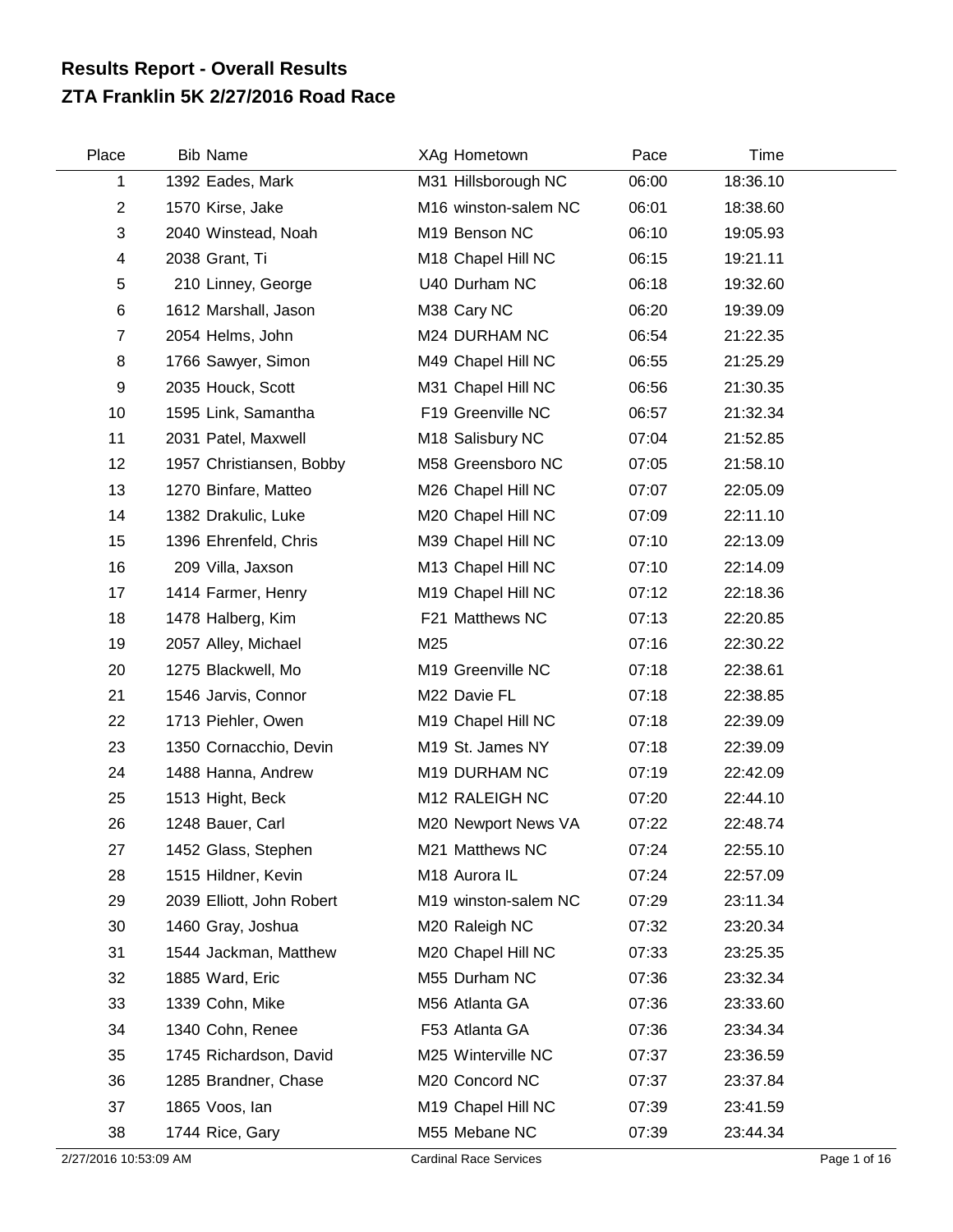| Place | <b>Bib Name</b>           | XAg Hometown            | Pace  | Time     |  |
|-------|---------------------------|-------------------------|-------|----------|--|
| 39    | 1761 Salmon, Ted          | M22 Raleigh NC          | 07:42 | 23:51.34 |  |
| 40    | 2036 Beck, Tim            | M59 Fuquay-Varina NC    | 07:42 | 23:53.33 |  |
| 41    | 1949 Barrett, Valerie     | F16 Danville VA         | 07:44 | 23:58.10 |  |
| 42    | 1753 Rodriguez, Nick      | M20 Chapel Hill NC      | 07:45 | 24:00.85 |  |
| 43    | 1559 Kennedy, Brian       | M39 Chapel Hill NC      | 07:47 | 24:06.84 |  |
| 44    | 1977 Grigoris, Foti       | M27 Chapel Hill NC      | 07:47 | 24:08.60 |  |
| 45    | 1896 Wheeler, David       | M9 Davidson NC          | 07:50 | 24:17.84 |  |
| 46    | 1639 Michaels, Kenan      | M20 WAKE FOREST N       | 07:51 | 24:20.60 |  |
| 47    | 1439 Gallagher, Allie     | F22 Raleigh NC          | 07:52 | 24:22.36 |  |
| 48    | 2018 Willis, Tiffany      | F38 Pinehurst NC        | 07:52 | 24:22.59 |  |
| 49    | 1586 Lawson, John         | M30 Raleigh NC          | 07:53 | 24:27.34 |  |
| 50    | 1738 Randall, Hannah      | F20 Asheville NC        | 07:54 | 24:28.10 |  |
| 51    | 1262 Berman, Nick         | M22 Chapel Hill NC      | 07:56 | 24:35.84 |  |
| 52    | 1723 Pollock, McKinley    | M20 Winston-Salem NC    | 07:58 | 24:40.60 |  |
| 53    | 1892 Wells, Freddie       | M20 Chapel Hill NC      | 08:00 | 24:48.62 |  |
| 54    | 1259 Benson, John         | M16 wilson NC           | 08:00 | 24:48.88 |  |
| 55    | 1436 Gabriel, Trent       | M22 Chapel Hill NC      | 08:02 | 24:54.84 |  |
| 56    | 1743 Ricci, Celeste       | F20 Chapel Hill NC      | 08:06 | 25:06.84 |  |
| 57    | 2017 Willis, Christopher  | M39 Pinehurst NC        | 08:08 | 25:14.35 |  |
| 58    | 2027 Barritt, Sid         | M41 Chapel Hill NC      | 08:09 | 25:16.12 |  |
| 59    | 2026 Barritt, Connor      | M10 Chapel Hill NC      | 08:09 | 25:16.59 |  |
| 60    | 1780 SHELLEY, SAM         | M18 Chapel Hill NC      | 08:11 | 25:22.84 |  |
| 61    | 1589 LeGrand, Grace       | F21 Chapel Hill NC      | 08:12 | 25:25.86 |  |
| 62    | 1562 Kim, Isaiah          | M19 Chapel Hill NC      | 08:13 | 25:26.80 |  |
| 63    | 2034 Jones, Garret        | M27 Chapel Hill NC      | 08:13 | 25:27.10 |  |
| 64    | 1461 Greaves, Ryan        | M20 Chapel Hill NC      | 08:13 | 25:27.60 |  |
| 65    | 1937 Zhang, Wencheng      | M29 Chapel Hill NC      | 08:13 | 25:29.59 |  |
| 66    | 1398 Eisenbeis, Oliver    | M19 Chapel Hill NC      | 08:14 | 25:30.59 |  |
| 67    | 1421 Follenweider, Ashley | F19 Naperville IL       | 08:15 | 25:33.10 |  |
| 68    | 1211 Acton, Emily         | F19 Paoli PA            | 08:17 | 25:41.09 |  |
| 69    | 1682 Norman, Reid         | M15 Catawba NC          | 08:22 | 25:55.59 |  |
| 70    | 1563 King, Evan           | M23 Elon NC             | 08:24 | 26:03.85 |  |
| 71    | 1228 Altman, Hallie       | F21 Chapel Hill NC      | 08:26 | 26:07.10 |  |
| 72    | 1417 Filliben, Vince      | M55 Raleigh NC          | 08:27 | 26:10.34 |  |
| 73    | 1277 Blomquist, Lilly     | F18 Bethesda MD         | 08:27 | 26:11.60 |  |
| 74    | 1571 Kirse, Kathy         | F49 winston-salem NC    | 08:28 | 26:14.09 |  |
| 75    | 1487 Hamilton, Walker     | M <sub>11</sub> CARY NC | 08:28 | 26:15.61 |  |
| 76    | 1226 Allocca, Michela     | F20 Andover MA          | 08:29 | 26:18.34 |  |
| 77    | 1419 Flynn, Anna          | F22 Chapel Hill NC      | 08:30 | 26:22.10 |  |
| 78    | 1833 Tessitore, Thomas    | M56 greensboro NC       | 08:30 | 26:22.36 |  |
| 79    | 2000 Mitchell, Alex       | M23 Chapel Hill NC      | 08:31 | 26:23.60 |  |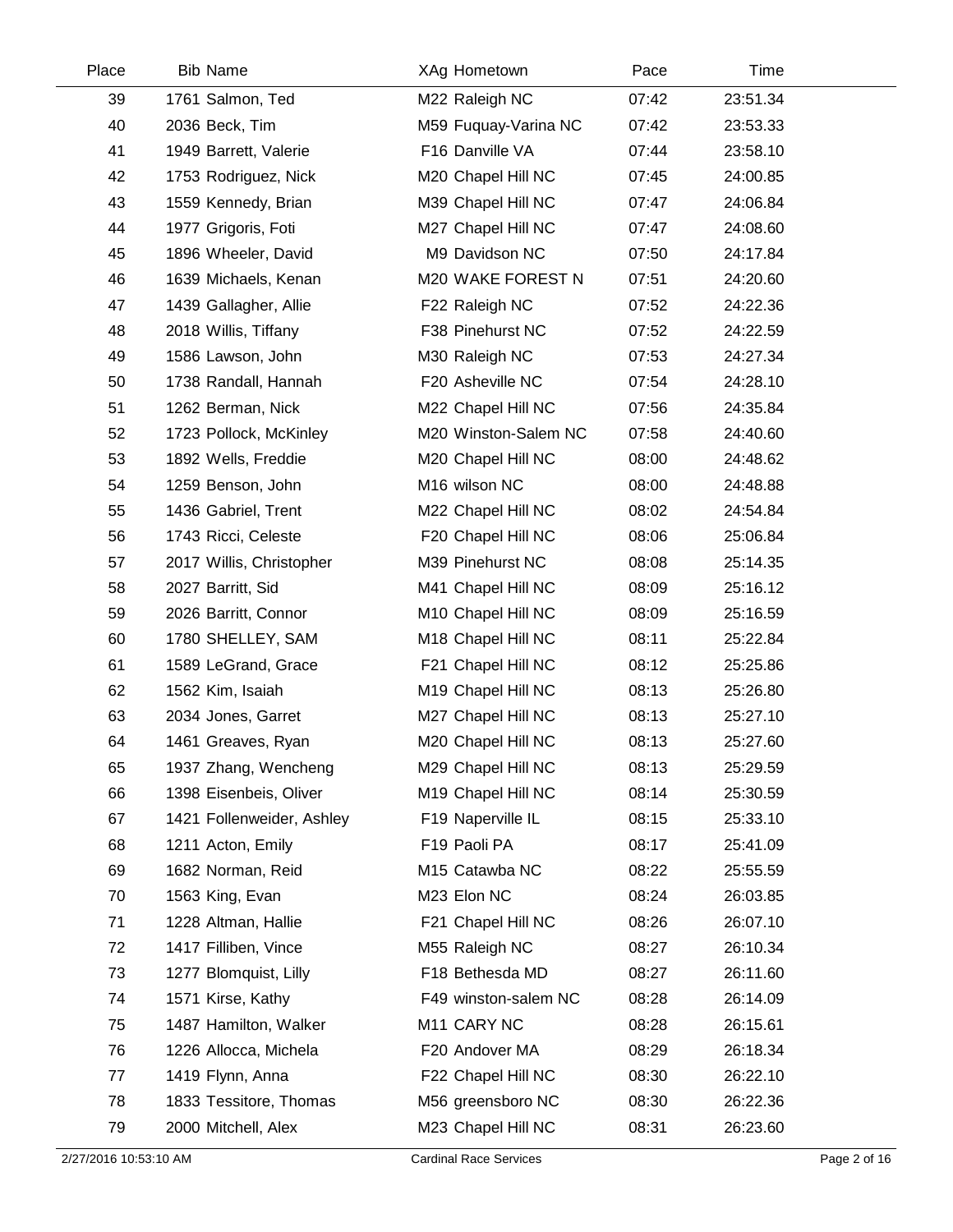| Place | <b>Bib Name</b>            | XAg Hometown          | Pace  | Time     |  |
|-------|----------------------------|-----------------------|-------|----------|--|
| 80    | 1757 Royer, Becca          | F18 Chapel Hill NC    | 08:31 | 26:24.59 |  |
| 81    | 1409 English, Marie        | F25 Chapel Hill NC    | 08:32 | 26:26.09 |  |
| 82    | 1264 Best, Ryder           | M20 Chapel Hill NC    | 08:33 | 26:31.35 |  |
| 83    | 1381 Drake, Jordan         | M20 Chapel Hill NC    | 08:34 | 26:31.86 |  |
| 84    | 1666 Morton, Caroline      | F21 Chapel Hill NC    | 08:35 | 26:37.85 |  |
| 85    | 1821 Surratt, Katie        | F18 Cary NC           | 08:38 | 26:45.10 |  |
| 86    | 1299 Bruce, Tyler          | M25 RALEIGH NC        | 08:38 | 26:46.61 |  |
| 87    | 1499 Hawkins, Marcela      | F21 Fairfax VA        | 08:39 | 26:47.85 |  |
| 88    | 1993 Lee, Sarah            | F28 CARY NC           | 08:39 | 26:50.09 |  |
| 89    | 1476 Halberg, Debbie       | F57 Matthews NC       | 08:39 | 26:50.34 |  |
| 90    | 2014 Webster, Dakota       | M26 Elizabeth City NC | 08:40 | 26:52.34 |  |
| 91    | 1942 Abernathy, Andrew     | M18 Nebo NC           | 08:41 | 26:54.85 |  |
| 92    | 1975 Garner, Caleb         | M20 Burlington NC     | 08:41 | 26:55.04 |  |
| 93    | 1990 Kassimis, Joanna      | F18 Cary NC           | 08:41 | 26:55.59 |  |
| 94    | 1598 Liu, Hanwei           | F25 Chapel Hill NC    | 08:42 | 26:57.10 |  |
| 95    | 1999 Mills, Karin          | F49 Carrboro NC       | 08:42 | 26:58.84 |  |
| 96    | 1569 Kirse, Dan            | M51 winston-salem NC  | 08:46 | 27:09.59 |  |
| 97    | 1553 Johnson, Pete         | M47 Pittsboro NC      | 08:47 | 27:13.09 |  |
| 98    | 1545 Jacobs, Austin        | M20 Chapel Hill NC    | 08:47 | 27:13.35 |  |
| 99    | 1623 Maynor, Ryne          | M19 Chapel Hill NC    | 08:48 | 27:15.84 |  |
| 100   | 1576 Kozin, Sammi          | F19 Elon NC           | 08:49 | 27:18.84 |  |
| 101   | 1876 WALLNER, JON          | M50 greensboro NC     | 08:49 | 27:20.10 |  |
| 102   | 1925 Yanda, Meg            | F25 Greenville NC     | 08:51 | 27:24.72 |  |
| 103   | 1575 Koutlas, Nate         | M23 Greenville NC     | 08:51 | 27:24.85 |  |
| 104   | 1680 Norman, Dale          | M56 Catawba NC        | 08:51 | 27:25.34 |  |
| 105   | 1626 McGrath, Chris        | M23 Concord NC        | 08:51 | 27:25.59 |  |
| 106   | 1510 Herman, Jason         | M34 Greenville NC     | 08:52 | 27:28.60 |  |
| 107   | 1719 Pilebo Hagerup, Frida | F16 Raleigh NC        | 08:53 | 27:32.35 |  |
| 108   | 1415 Farris, Michael       | M20 Gastonia NC       | 08:53 | 27:32.84 |  |
| 109   | 1718 Pilebo, Lars          | M49 Raleigh NC        | 08:53 | 27:33.10 |  |
| 110   | 1474 Hagerup, Kristina     | F48 Raleigh NC        | 08:54 | 27:33.85 |  |
| 111   | 1867 Vreeland, Emily       | F25 Chapel Hill NC    | 08:55 | 27:37.60 |  |
| 112   | 1290 Breito, Nathan        | M34 Chapel Hill NC    | 08:55 | 27:37.85 |  |
| 113   | 1310 Butler, Preston       | M21 Chapel Hill NC    | 08:55 | 27:38.11 |  |
| 114   | 1994 Lopez, Katherine      | F22 Raleigh NC        | 08:56 | 27:40.10 |  |
| 115   | 1624 McArthur, Hatley      | F21 Chapel Hill NC    | 08:56 | 27:40.59 |  |
| 116   | 1772 Scherer, Markus       | M48 Charlotte NC      | 08:58 | 27:47.84 |  |
| 117   | 1690 Orringer, Nicole      | F48 Clayton NC        | 09:01 | 27:55.60 |  |
| 118   | 1971 Filliben, Taylor      | F22 Chapel Hill NC    | 09:01 | 27:57.62 |  |
| 119   | 2011 Saway, Brian          | M22 Chapel Hill NC    | 09:01 | 27:58.10 |  |
| 120   | 1646 Miller, Grace         | F13 DURHAM NC         | 09:02 | 27:59.10 |  |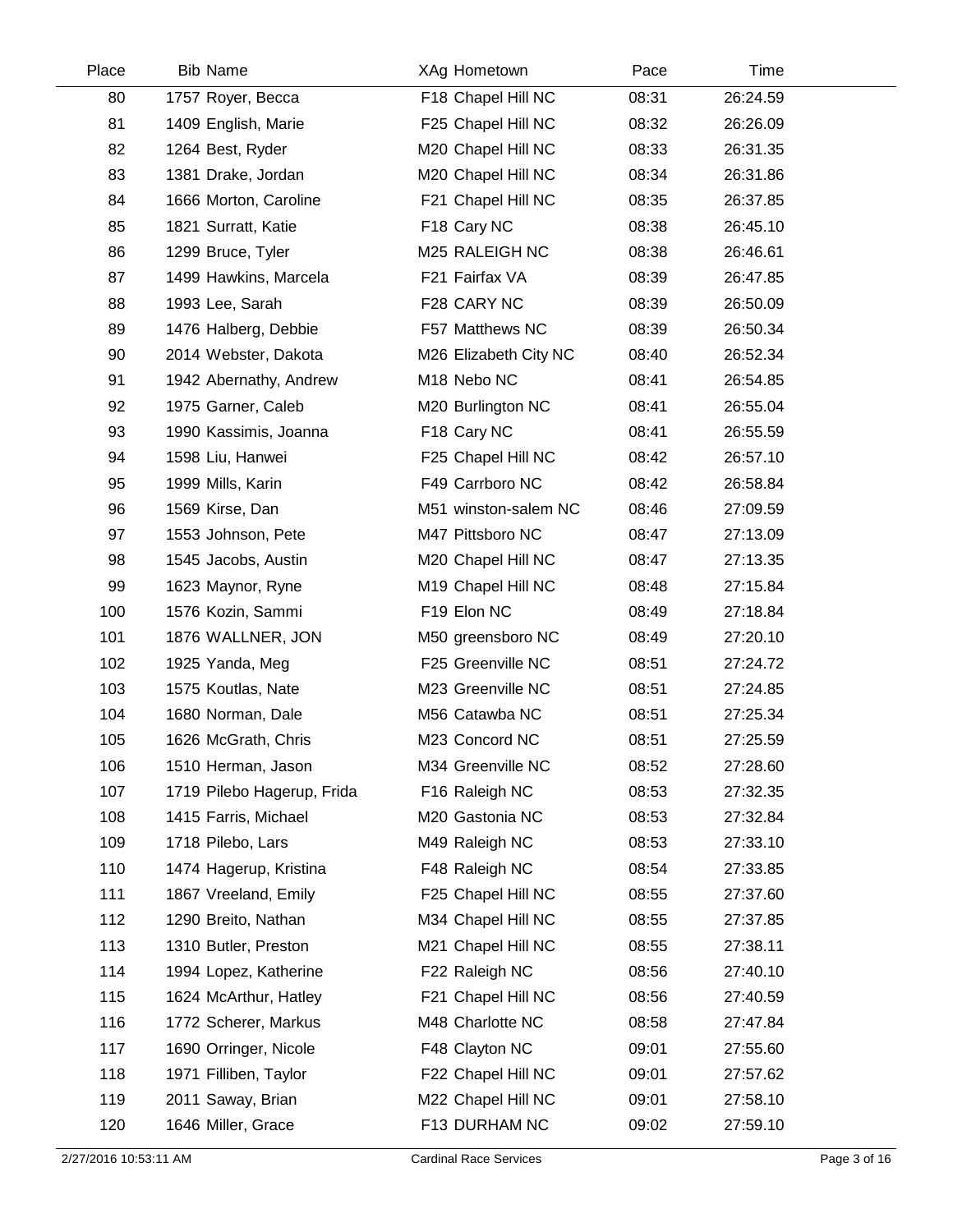| Place | <b>Bib Name</b>            | XAg Hometown        | Pace  | Time     |  |
|-------|----------------------------|---------------------|-------|----------|--|
| 121   | 1836 Thornton, Jenna       | F12 Charlotte NC    | 09:02 | 27:59.11 |  |
| 122   | 1998 Mead, Tyler           | M11 Chapel Hill NC  | 09:02 | 27:59.35 |  |
| 123   | 1337 Chudasma, Dilan       | M18 Reidsville NC   | 09:03 | 28:01.88 |  |
| 124   | 1831 Teague, Jackson       | M19 Asheville NC    | 09:03 | 28:01.88 |  |
| 125   | 1320 Canosa, Courtney      | F25 Cary NC         | 09:03 | 28:02.12 |  |
| 126   | 1691 Owens, Shane          | M32 Matthews NC     | 09:03 | 28:02.59 |  |
| 127   | 1838 Tibbs, Robert         | M25 Raleigh NC      | 09:03 | 28:03.34 |  |
| 128   | 1767 Schaefer, Allison     | F24 Jamestown NC    | 09:03 | 28:04.34 |  |
| 129   | 1260 Benson, Scott         | M49 wilson NC       | 09:04 | 28:06.59 |  |
| 130   | 1996 Mead, Russell         | M51 Chapel Hill NC  | 09:04 | 28:07.11 |  |
| 131   | 2065 Coyne, Cash           | M54 Apex NC         | 09:04 | 28:07.84 |  |
| 132   | 1267 Biamonte, Christopher | M26 Chapel Hill NC  | 09:06 | 28:11.59 |  |
| 133   | 1401 Ellwanger, Parker     | M19 Chapel Hill NC  | 09:06 | 28:12.84 |  |
| 134   | 1814 Stone, Anna           | F19 Chapel Hill NC  | 09:07 | 28:15.36 |  |
| 135   | 1527 Hollifield, Will      | M20 Wilmington NC   | 09:07 | 28:16.35 |  |
| 136   | 2023 Rice, Leila           | F30                 | 09:08 | 28:17.36 |  |
| 137   | 1837 Thornton, Patty       | F46 Charlotte NC    | 09:08 | 28:17.60 |  |
| 138   | 1542 Inglis, Bailey        | F19 Cary NC         | 09:09 | 28:20.85 |  |
| 139   | 1643 Mikkola, Morgan       | F19 Chapel Hill NC  | 09:09 | 28:21.12 |  |
| 140   | 1863 Vogelsinger, Emma     | F26 Summerfield NC  | 09:09 | 28:23.34 |  |
| 141   | 1695 Pappas, Alexandra     | F25 Greensboro NC   | 09:11 | 28:27.59 |  |
| 142   | 1603 Maciulla, Lori        | F57 Arlington VA    | 09:16 | 28:44.84 |  |
| 143   | 1514 Hilderbran, Maggie    | F19 Chapel Hill NC  | 09:20 | 28:54.85 |  |
| 144   | 1567 Kintner, Robert       | M35 Chapel Hill NC  | 09:20 | 28:56.34 |  |
| 145   | 2061 Vondran, Alexis       | F19 Chapel Hill NC  | 09:20 | 28:56.35 |  |
| 146   | 1336 Chesney, Jr., William | M12 Charlotte NC    | 09:21 | 29:00.34 |  |
| 147   | 1239 Bahethi, Rohini       | F20 Chapel Hill NC  | 09:22 | 29:02.35 |  |
| 148   | 1403 Emmert, Mark          | M44 Roxboro NC      | 09:23 | 29:04.60 |  |
| 149   | 1249 BEATTY, GREGORY       | M40 Chapel Hill NC  | 09:24 | 29:08.10 |  |
| 150   | 1817 Stout, Ricky          | M54 Goldston NC     | 09:25 | 29:10.59 |  |
| 151   | 2006 Powers, Shannon       | F21 Chapel Hill NC  | 09:25 | 29:12.35 |  |
| 152   | 2009 Rine, Erin            | F19 Chapel Hill NC  | 09:26 | 29:14.59 |  |
| 153   | 1774 Schmitt, Harrison     | M20 Concord NC      | 09:28 | 29:20.34 |  |
| 154   | 1376 Davis, Shelby         | F19 Oak Ridge NC    | 09:32 | 29:31.85 |  |
| 155   | 2005 Powers, Lorraine      | F50 Raleigh NC      | 09:32 | 29:32.11 |  |
| 156   | 1625 McGinnis, Don         | M18 Raleigh NC      | 09:32 | 29:32.86 |  |
| 157   | 1894 West, Anna            | F15 Hillsborough NC | 09:32 | 29:33.09 |  |
| 158   | 1574 Koutlas, Judy         | F54 Greenville NC   | 09:33 | 29:35.35 |  |
| 159   | 1230 Altman, James         | M18 New Bern NC     | 09:34 | 29:38.59 |  |
| 160   | 1592 Leversedge, Haley     | F14 Durham NC       | 09:36 | 29:45.93 |  |
| 161   | 1472 Haake, Brandon        | M20 Chapel Hill NC  | 09:37 | 29:47.84 |  |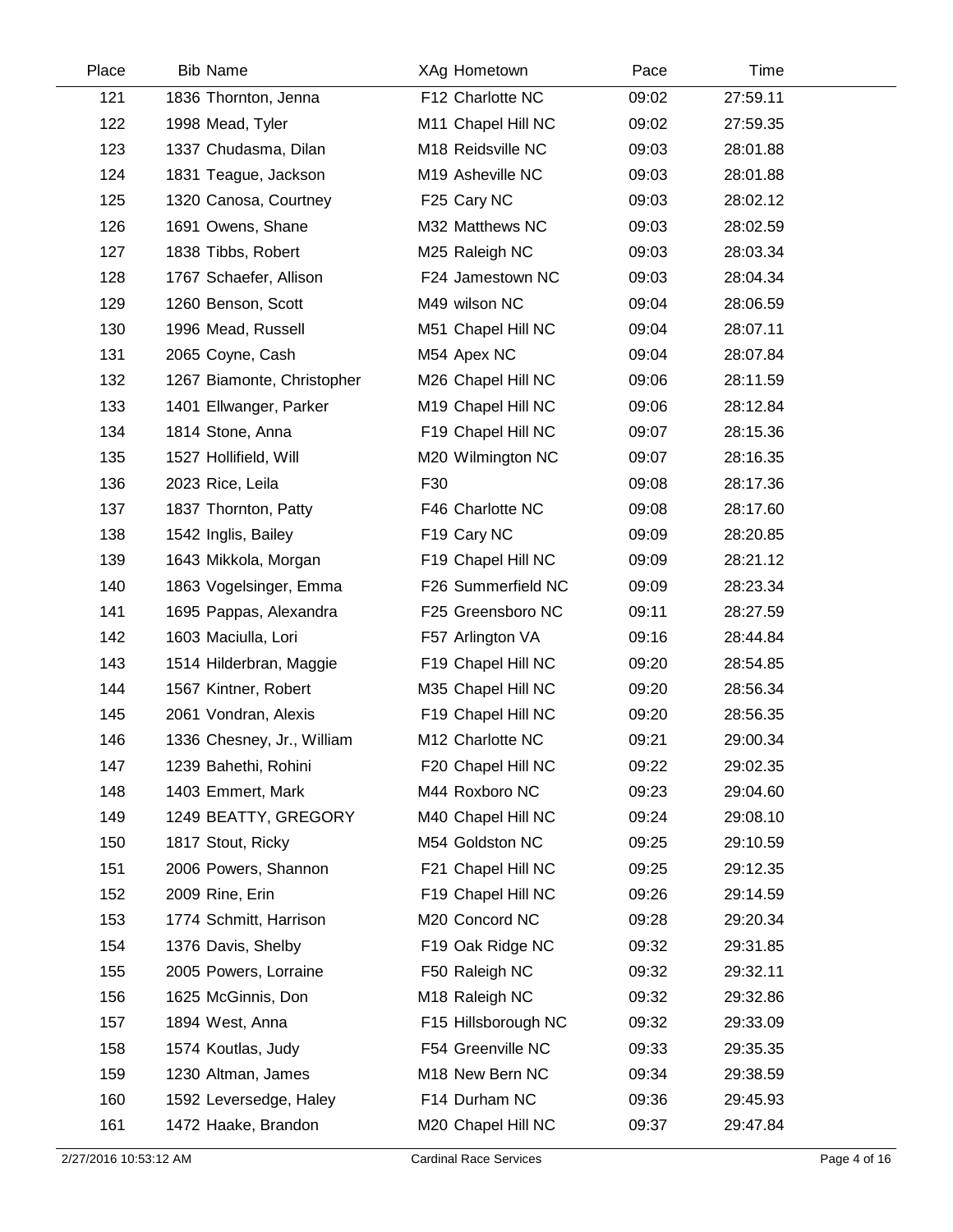| Place | <b>Bib Name</b>           | XAg Hometown          | Pace  | Time     |  |
|-------|---------------------------|-----------------------|-------|----------|--|
| 162   | 1222 Allen, Jared         | M18 Indian Trail NC   | 09:38 | 29:50.60 |  |
| 163   | 1694 Papaccio, Marissa    | F18 Elon NC           | 09:38 | 29:53.04 |  |
| 164   | 1345 Conrad, Caroline     | F20 Chapel Hill NC    | 09:42 | 30:03.59 |  |
| 165   | 1391 Eades, Betsy         | F30 Hillsborough NC   | 09:42 | 30:04.84 |  |
| 166   | 1308 Burgdorf, Carl       | M46 Roswell GA        | 09:42 | 30:05.59 |  |
| 167   | 1434 Furrie, Paige        | F18 Sanford NC        | 09:43 | 30:07.10 |  |
| 168   | 1919 Willis, Brinson      | F18 Chapel Hill NC    | 09:44 | 30:09.85 |  |
| 169   | 1946 Atkinson, Kevin      | M23 Chapel Hill NC    | 09:44 | 30:09.85 |  |
| 170   | 1412 Erlemann, Tanner     | M20 Chapel Hill NC    | 09:46 | 30:16.34 |  |
| 171   | 1997 Mead, Tessa          | F8 Chapel Hill NC     | 09:48 | 30:21.84 |  |
| 172   | 1849 Tucker, Luke         | M41 Summerfield NC    | 09:51 | 30:32.09 |  |
| 173   | 2012 Shelton, Kaitlyn     | F23 Oak Ridge NC      | 09:51 | 30:33.09 |  |
| 174   | 1219 Alexander, Wyeth     | M24 Chapel Hill NC    | 09:52 | 30:34.10 |  |
| 175   | 1783 Shotwell, Kristin    | F23 Fort Myers FL     | 09:52 | 30:34.35 |  |
| 176   | 2059 Christiansen, Rachel | F23 Greensboro NC     | 09:52 | 30:36.10 |  |
| 177   | 1844 Trayner, Ty          | M63 Tampa FL          | 09:53 | 30:39.60 |  |
| 178   | 1828 Tauris, Gitte        | F49 Raleigh NC        | 09:54 | 30:42.09 |  |
| 179   | 1941 Adams, Michael       | M22 Chapel Hill NC    | 09:55 | 30:45.84 |  |
| 180   | 1324 Cash, Chris          | M53 Sherrills Ford NC | 09:56 | 30:46.10 |  |
| 181   | 1511 Herman, Morgan       | F21 greensboro NC     | 09:56 | 30:46.37 |  |
| 182   | 1549 Jernigan, Margaret   | F38 Laurinburg NC     | 09:56 | 30:46.62 |  |
| 183   | 1245 Barnhill, Joann      | F47 Greenville NC     | 09:56 | 30:47.34 |  |
| 184   | 2045 Rose, Laura          | F23 RALEIGH NC        | 09:56 | 30:47.35 |  |
| 185   | 1944 Andrews, Katie       | F23 Greensboro NC     | 09:56 | 30:47.84 |  |
| 186   | 2043 Factor, Hannah       | F19 Durham NC         | 09:57 | 30:49.85 |  |
| 187   | 1451 Gibson, Grant        | M15 Spring TX         | 09:57 | 30:50.60 |  |
| 188   | 1706 Persau, Elizabeth    | F21 Greenwich CT      | 09:57 | 30:51.09 |  |
| 189   | 1397 Ehrenfeld, Jana      | F33 Chapel Hill NC    | 09:57 | 30:51.84 |  |
| 190   | 1689 Orringer, David      | M51 Clayton NC        | 09:58 | 30:52.60 |  |
| 191   | 1688 Orringer, Ali        | F19 Clayton NC        | 09:58 | 30:52.60 |  |
| 192   | 1334 Chesney, Bobby       | M47 Charlotte NC      | 09:59 | 30:55.84 |  |
| 193   | 1654 Mitchell, Kelsie     | F23 Chapel Hill NC    | 09:59 | 30:58.10 |  |
| 194   | 1395 Edlington, Caley     | F23 Durham NC         | 09:59 | 30:58.12 |  |
| 195   | 1770 Scheffer, Allie      | F22 Greensboro NC     | 10:01 | 31:03.11 |  |
| 196   | 2030 Holmes, Abigail      | F31 Elon NC           | 10:01 | 31:03.35 |  |
| 197   | 1291 Brittain, Rachel     | F19 Eastover NC       | 10:02 | 31:04.88 |  |
| 198   | 1375 Davis, Bradley       | M19 Reidsville NC     | 10:02 | 31:05.10 |  |
| 199   | 1746 Rigney, Jonathan     | M19 Reidsville NC     | 10:02 | 31:05.34 |  |
| 200   | 1618 Martin, McKinnon     | M20 Chapel Hill NC    | 10:04 | 31:11.59 |  |
| 201   | 2016 Whitaker, Claire     | F21 Raleigh NC        | 10:04 | 31:13.35 |  |
| 202   | 1246 Barringer, Newt      | M21 Durham NC         | 10:06 | 31:17.10 |  |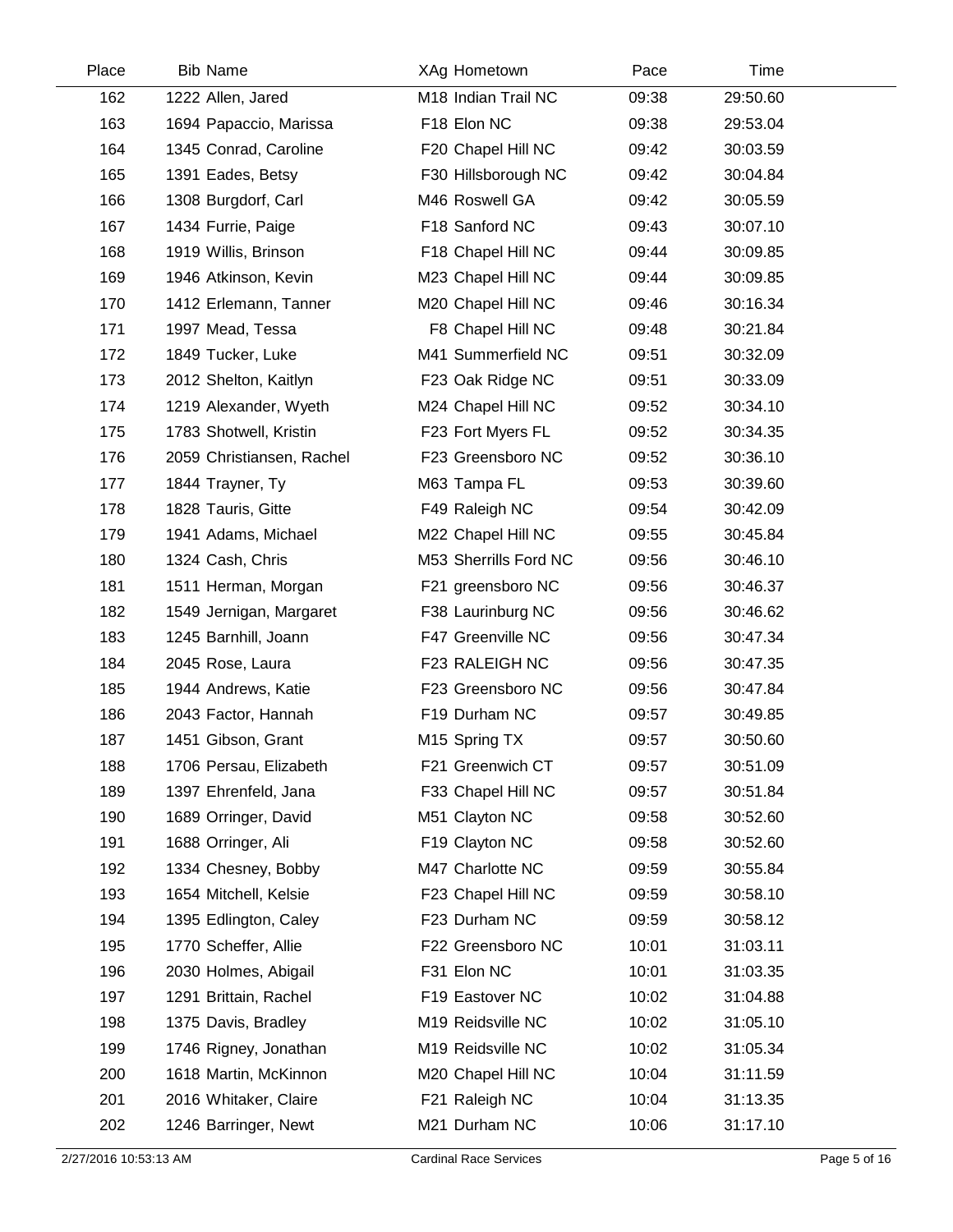| Place | <b>Bib Name</b>              | XAg Hometown         | Pace  | Time     |  |
|-------|------------------------------|----------------------|-------|----------|--|
| 203   | 1665 Morrison, Andrew        | M18 Smyrna DE        | 10:06 | 31:17.59 |  |
| 204   | 1747 Rippey, James           | M20 Chapel Hill NC   | 10:07 | 31:20.86 |  |
| 205   | 1859 Van Genderen, Andrew    | M21 Chapel Hill NC   | 10:07 | 31:21.34 |  |
| 206   | 1284 Bradley, Jason          | M28 Raleigh NC       | 10:07 | 31:22.10 |  |
| 207   | 1555 Jones, Anna             | F18 Chapel Hill NC   | 10:07 | 31:22.10 |  |
| 208   | 1965 Eason, Charles          | M21 Raleigh NC       | 10:07 | 31:22.84 |  |
| 209   | 1410 English, Stephen        | M57 Chapel Hill NC   | 10:08 | 31:23.34 |  |
| 210   | 1402 Emmert, Holly           | F21 Chapel Hill NC   | 10:08 | 31:24.09 |  |
| 211   | 1722 Poe, Steve              | M51 Greensboro NC    | 10:09 | 31:27.12 |  |
| 212   | 1359 Cottingham, Tracy       | M50 Greensboro NC    | 10:09 | 31:27.34 |  |
| 213   | 1335 Chesney, Mary Catherine | F52 Charlotte NC     | 10:09 | 31:27.85 |  |
| 214   | 1989 Juliana, Anthony        | M24 Chapel Hill NC   | 10:10 | 31:29.59 |  |
| 215   | 1848 TrumTrum, Isabel        | F21 Carrboro NC      | 10:10 | 31:29.84 |  |
| 216   | 1367 Cunningham, Jenny       | F31 Cary NC          | 10:10 | 31:31.61 |  |
| 217   | 1841 Topken, Sarah           | F19 Wyckoff NJ       | 10:10 | 31:31.86 |  |
| 218   | 1418 Fiorentino, Aly         | F19 Plymouth MA      | 10:10 | 31:32.09 |  |
| 219   | 2064 Moore, Tyler            | M47 Garner NC        | 10:14 | 31:42.38 |  |
| 220   | 1976 Griffin, Rochelle       | F19 Raleigh NC       | 10:14 | 31:43.34 |  |
| 221   | 1779 Selden, Garrett         | M18 Raleigh NC       | 10:14 | 31:44.34 |  |
| 222   | 1372 Cuttino, Matt           | M19 Huntersville NC  | 10:14 | 31:44.85 |  |
| 223   | 1548 Jenkins, Madison        | F18 Concord NC       | 10:15 | 31:45.10 |  |
| 224   | 1945 Ascanio, Katy           | F22 Carrboro NC      | 10:16 | 31:48.35 |  |
| 225   | 1247 Bartel, Claire          | F19 charlotte NC     | 10:16 | 31:49.59 |  |
| 226   | 1879 Walls, Austin           | M22 Matthews NC      | 10:17 | 31:52.86 |  |
| 227   | 1707 Perun, Leander          | F17 Durham NC        | 10:18 | 31:55.59 |  |
| 228   | 1386 Dunk, Madison           | F16 Durham NC        | 10:18 | 31:55.85 |  |
| 229   | 1978 Guzzo, Valerie          | F20 Raleigh NC       | 10:19 | 31:59.59 |  |
| 230   | 1268 Biamonte, Mark          | M55 Chapel Hill NC   | 10:20 | 32:01.35 |  |
| 231   | 1547 Jeffreys, Nick          | M31 Holly Springs NC | 10:20 | 32:03.09 |  |
| 232   | 1816 Stonecypher, James      | M20 Chapel Hill NC   | 10:20 | 32:03.34 |  |
| 233   | 1673 Natal, Ryan             | M19 Greensboro NC    | 10:21 | 32:03.59 |  |
| 234   | 1240 Baker, Kristin          | F52 Concord NC       | 10:23 | 32:10.10 |  |
| 235   | 1366 Cruz, Aliyah            | F19 Chapel Hill NC   | 10:23 | 32:10.35 |  |
| 236   | 1242 Baker, Scott            | M53 Concord NC       | 10:23 | 32:11.11 |  |
| 237   | 1261 Berman, Cyndie          | F55 Charlotte NC     | 10:23 | 32:11.35 |  |
| 238   | 1354 Cornwell, Mary Beth     | F61 Murphy NC        | 10:24 | 32:13.86 |  |
| 239   | 1322 Casey, Brianna          | F18 Kinston NC       | 10:24 | 32:14.35 |  |
| 240   | 1952 Bourne, Linda           | F52 Carrboro NC      | 10:26 | 32:19.36 |  |
| 241   | 1645 Miller, Chandler        | F22 Chapel Hill NC   | 10:28 | 32:26.60 |  |
| 242   | 1850 Tucker, Peyton          | F14 Summerfield NC   | 10:29 | 32:30.35 |  |
| 243   | 1980 Hansen, Stephen T.      | M22 Chapel Hill NC   | 10:29 | 32:31.12 |  |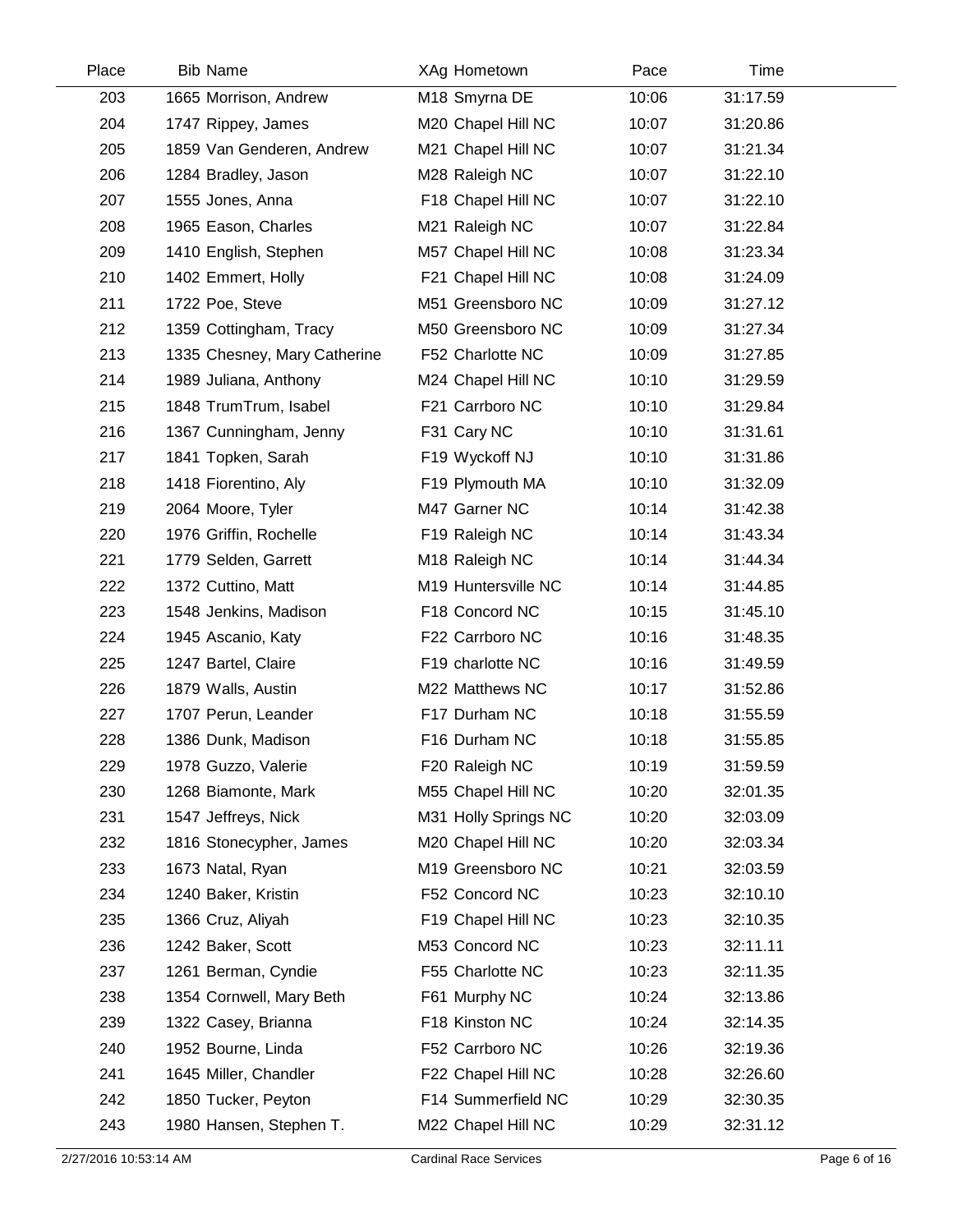| Place | <b>Bib Name</b>                 | XAg Hometown       | Pace  | Time     |  |
|-------|---------------------------------|--------------------|-------|----------|--|
| 244   | 1551 Johnson, Courtney          | F22 Chapel Hill NC | 10:30 | 32:31.84 |  |
| 245   | 1278 Bogue, Hayley              | F24 Apex NC        | 10:30 | 32:33.06 |  |
| 246   | 1568 Kirschke-Schwartz, Genevie | F21 Chapel Hill NC | 10:31 | 32:35.84 |  |
| 247   | 1587 Lech, Allyson              | F18 Simsbury CT    | 10:32 | 32:37.85 |  |
| 248   | 1692 Padykula, Karen            | F32 Mooresville NC | 10:32 | 32:38.86 |  |
| 249   | 1540 Hutton, Corinna            | F30 Durham NC      | 10:32 | 32:39.34 |  |
| 250   | 2001 Monroe, Anthony            | M26 Durham NC      | 10:32 | 32:40.59 |  |
| 251   | 1870 Walker, Mimi               | F18 Charlotte NC   | 10:35 | 32:47.09 |  |
| 252   | 1355 Cotten, Wendy              | F49 Sanford NC     | 10:36 | 32:50.35 |  |
| 253   | 1631 McKenzie, Elaine           | F60 asheboro NC    | 10:38 | 32:57.59 |  |
| 254   | 1276 BlipMe, Ricky              | M26 Chapel Hill NC | 10:38 | 32:59.09 |  |
| 255   | 1519 Hiott, Brooke              | F24 Raleigh NC     | 10:40 | 33:03.59 |  |
| 256   | 1777 Scott, Rachael             | F20 Chapel Hill NC | 10:40 | 33:04.09 |  |
| 257   | 1217 Aldridge, Martha           | F38 Chapel Hill NC | 10:41 | 33:07.34 |  |
| 258   | 2028 Hall, Brynn                | F38 Chapel Hill NC | 10:42 | 33:08.85 |  |
| 259   | 1218 Aldridge, William          | M35 Chapel Hill NC | 10:42 | 33:09.34 |  |
| 260   | 1920 Wood, Adrian               | F20 Chapel Hill NC | 10:42 | 33:09.61 |  |
| 261   | 1606 Mancini, Sophia            | F18 Elon NC        | 10:42 | 33:09.90 |  |
| 262   | 1502 Hays, Olivia               | F19 Elon NC        | 10:42 | 33:10.10 |  |
| 263   | 1667 Murphy, Allie              | F19 Chapel Hill NC | 10:42 | 33:10.34 |  |
| 264   | 2032 Shreve, Christa            | F14 Reidsville NC  | 10:42 | 33:10.37 |  |
| 265   | 1776 Scott, Erin                | F21 Reidsville NC  | 10:43 | 33:11.85 |  |
| 266   | 1330 Checca, Andrew             | M31 DURHAM NC      | 10:43 | 33:12.35 |  |
| 267   | 1655 Mock, Maddy                | F18 Chapel Hill NC | 10:43 | 33:12.35 |  |
| 268   | 1701 Pascual, Andrew            | M19 Chapel Hill NC | 10:43 | 33:13.09 |  |
| 269   | 1326 Catha, Chris               | M46 Cary NC        | 10:43 | 33:13.36 |  |
| 270   | 1972 Freda, Jenna               | F20 Raleigh NC     | 10:45 | 33:19.62 |  |
| 271   | 1529 Honda, Junko               | F37 Chapel Hill NC | 10:45 | 33:19.86 |  |
| 272   | 1281 Boyette, Taylor Dean       | F10 Raleigh NC     | 10:45 | 33:20.60 |  |
| 273   | 1280 Boyette, Amy               | F39 Raleigh NC     | 10:46 | 33:21.10 |  |
| 274   | 1737 Rahim, Usman               | M21 Chapel Hill NC | 10:48 | 33:28.59 |  |
| 275   | 1338 Chyou, Christopher         | M29 Chapel Hill NC | 10:49 | 33:31.86 |  |
| 276   | 2033 Sheridan, Bridget          | F19 Matthews NC    | 10:50 | 33:34.09 |  |
| 277   | 1331 Checca, Christi            | F35 DURHAM NC      | 10:53 | 33:43.84 |  |
| 278   | 1449 Gauger, Lisa               | F56 Morrisville NC | 10:57 | 33:57.60 |  |
| 279   | 1685 Oliver, Tegan              | F21 Carrboro NC    | 10:58 | 33:59.09 |  |
| 280   | 1490 Hanna, Nichole             | F17 DURHAM NC      | 10:58 | 34:00.85 |  |
| 281   | 1383 Drewry, Grace              | F17 DURHAM NC      | 10:58 | 34:01.34 |  |
| 282   | 1288 Breeden, Kathryn           | F26 Morganton NC   | 10:59 | 34:02.10 |  |
| 283   | 1482 Hamilton, Ben              | M15 Shelby NC      | 10:59 | 34:02.84 |  |
| 284   | 1428 Freyaldenhoven, Ava        | F16 Greensboro NC  | 11:00 | 34:05.86 |  |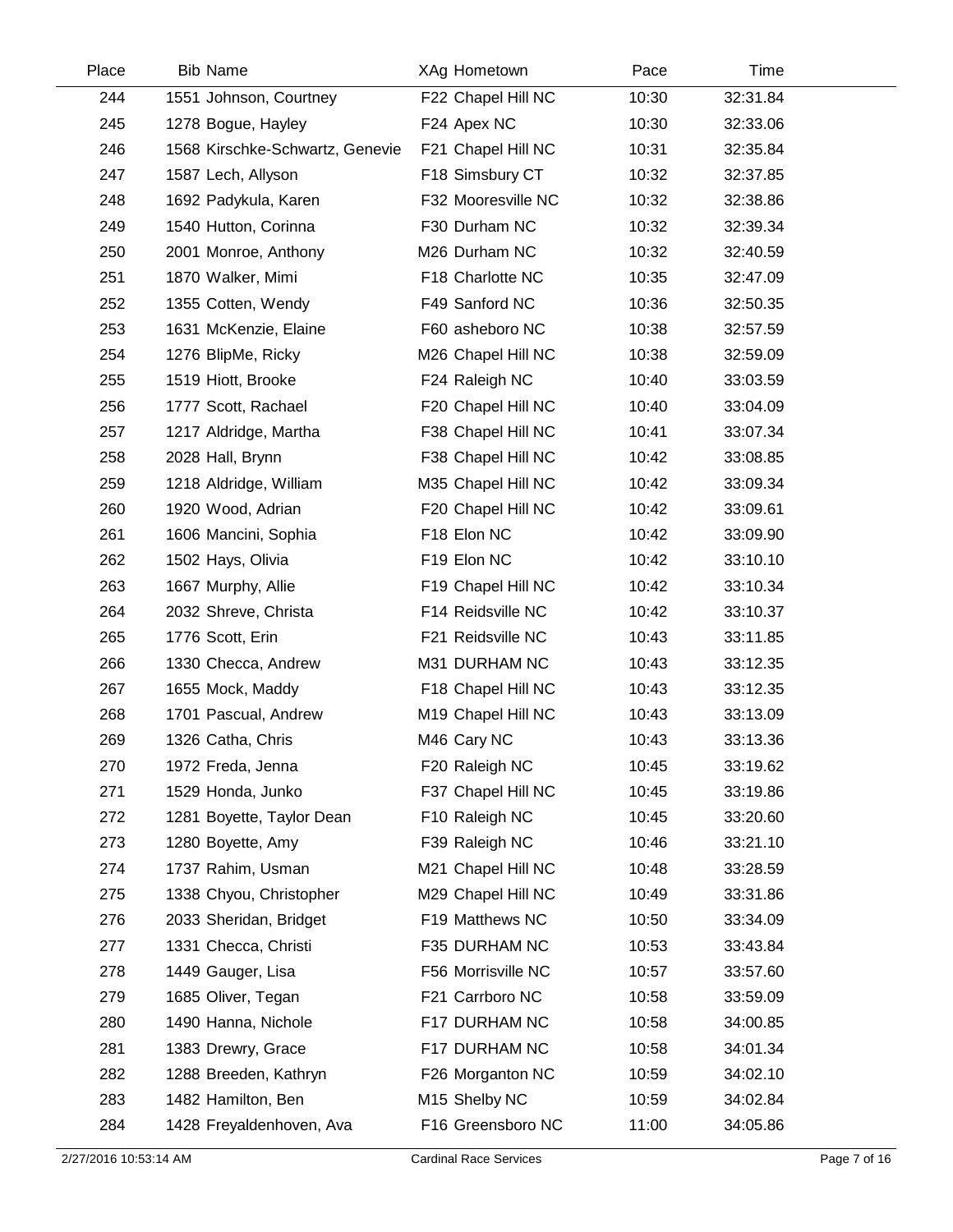| Place | <b>Bib Name</b>          | XAg Hometown        | Pace  | Time     |
|-------|--------------------------|---------------------|-------|----------|
| 285   | 1411 Enochs, Ava         | F16 Greensboro NC   | 11:00 | 34:06.34 |
| 286   | 1893 Wenzel, Laura       | F19 Chapel Hill NC  | 11:01 | 34:08.59 |
| 287   | 1459 Gransoee, Birgitte  | F44 Raleigh NC      | 11:02 | 34:13.61 |
| 288   | 1970 Fernandez, Kimberly | F19 Chapel Hill NC  | 11:03 | 34:14.34 |
| 289   | 1961 Cooke, Megan        | F19 Chapel Hill NC  | 11:03 | 34:14.36 |
| 290   | 1263 Bermes, Jack        | M22 Chapel Hill NC  | 11:04 | 34:17.09 |
| 291   | 1435 Furrie, Trisha      | F45 Sanford NC      | 11:04 | 34:18.34 |
| 292   | 1868 Wagaman, Katherine  | F21 Chapel Hill NC  | 11:06 | 34:24.60 |
| 293   | 1525 Hogan, Eric         | M27 Estero FL       | 11:07 | 34:27.10 |
| 294   | 1468 Gustason, Albani    | F26 Estero FL       | 11:08 | 34:29.34 |
| 295   | 1638 Mezynski, Racheal   | F31 Chapel Hill NC  | 11:08 | 34:30.84 |
| 296   | 1425 Fortino, Brayden    | M29 Chapel Hill NC  | 11:08 | 34:30.85 |
| 297   | 1678 Nichols, Brooks     | F23 Chapel Hill NC  | 11:08 | 34:32.35 |
| 298   | 1506 Helman, Owen        | M20 LEWISVILLE NC   | 11:09 | 34:34.59 |
| 299   | 1507 Helman, Steven      | M50 LEWISVILLE NC   | 11:09 | 34:34.91 |
| 300   | 1561 Khorram, Sherwin    | M27 Raleigh NC      | 11:12 | 34:41.85 |
| 301   | 1686 Ormond, Katie       | F23 RALEIGH NC      | 11:12 | 34:42.09 |
| 302   | 1726 Price, Carey        | F23 Elon NC         | 11:12 | 34:42.10 |
| 303   | 1258 Bennett, Matthew    | M18 Forest City NC  | 11:12 | 34:42.35 |
| 304   | 1289 Breeden, Kathy      | F53 Morganton NC    | 11:12 | 34:43.36 |
| 305   | 1543 Isley, Mark         | M51 Monroe NC       | 11:13 | 34:44.84 |
| 306   | 1306 Buonpane, Morgan    | F21 Raleigh NC      | 11:13 | 34:46.84 |
| 307   | 1962 Crothers, Suzie     | F18 Mooresville NC  | 11:14 | 34:50.11 |
| 308   | 1221 Allen, Hope         | F18 Chapel Hill NC  | 11:14 | 34:50.25 |
| 309   | 1717 Pierce, Wendy       | F37 Hertford NC     | 11:14 | 34:50.61 |
| 310   | 1627 McInnis, Ryan       | M21 Raleigh NC      | 11:15 | 34:53.84 |
| 311   | 1714 Pierce, Belle       | F12 Hertford NC     | 11:17 | 34:59.34 |
| 312   | 1915 Whitney, Meghan     | F20 Cary NC         | 11:17 | 34:59.35 |
| 313   | 1426 Foss, Emily         | F47 Morganton NC    | 11:19 | 35:05.84 |
| 314   | 1650 Miller, Sharon      | F53 Spring TX       | 11:20 | 35:07.37 |
| 315   | 1822 Swofford, Connor    | M21 Philadelphia PA | 11:20 | 35:07.60 |
| 316   | 1983 Hoffman, Alexa      | F18 Chapel Hill NC  | 11:21 | 35:11.61 |
| 317   | 1984 Howard, Jordan      | F18 Chapel Hill NC  | 11:21 | 35:11.85 |
| 318   | 1715 Pierce, LeAnn       | F52 Chapel Hill NC  | 11:23 | 35:16.11 |
| 319   | 1530 Horn, Martin        | M52 Chapel Hill NC  | 11:23 | 35:16.59 |
| 320   | 1677 Nguyen, David       | M18 Chapel Hill NC  | 11:23 | 35:17.85 |
| 321   | 1534 Huggins, Kelli      | F31 Morganton NC    | 11:25 | 35:23.79 |
| 322   | 1981 Hartman, Kathryn    | F18 Bloomington IL  | 11:26 | 35:25.60 |
| 323   | 1959 Cochrane, Melissa   | F19 Chapel Hill NC  | 11:26 | 35:28.10 |
| 324   | 1298 Broyles, Brad       | M50 Raleigh NC      | 11:30 | 35:39.09 |
| 325   | 1716 Pierce, Wade        | M39 Hertford NC     | 11:31 | 35:41.84 |
|       |                          |                     |       |          |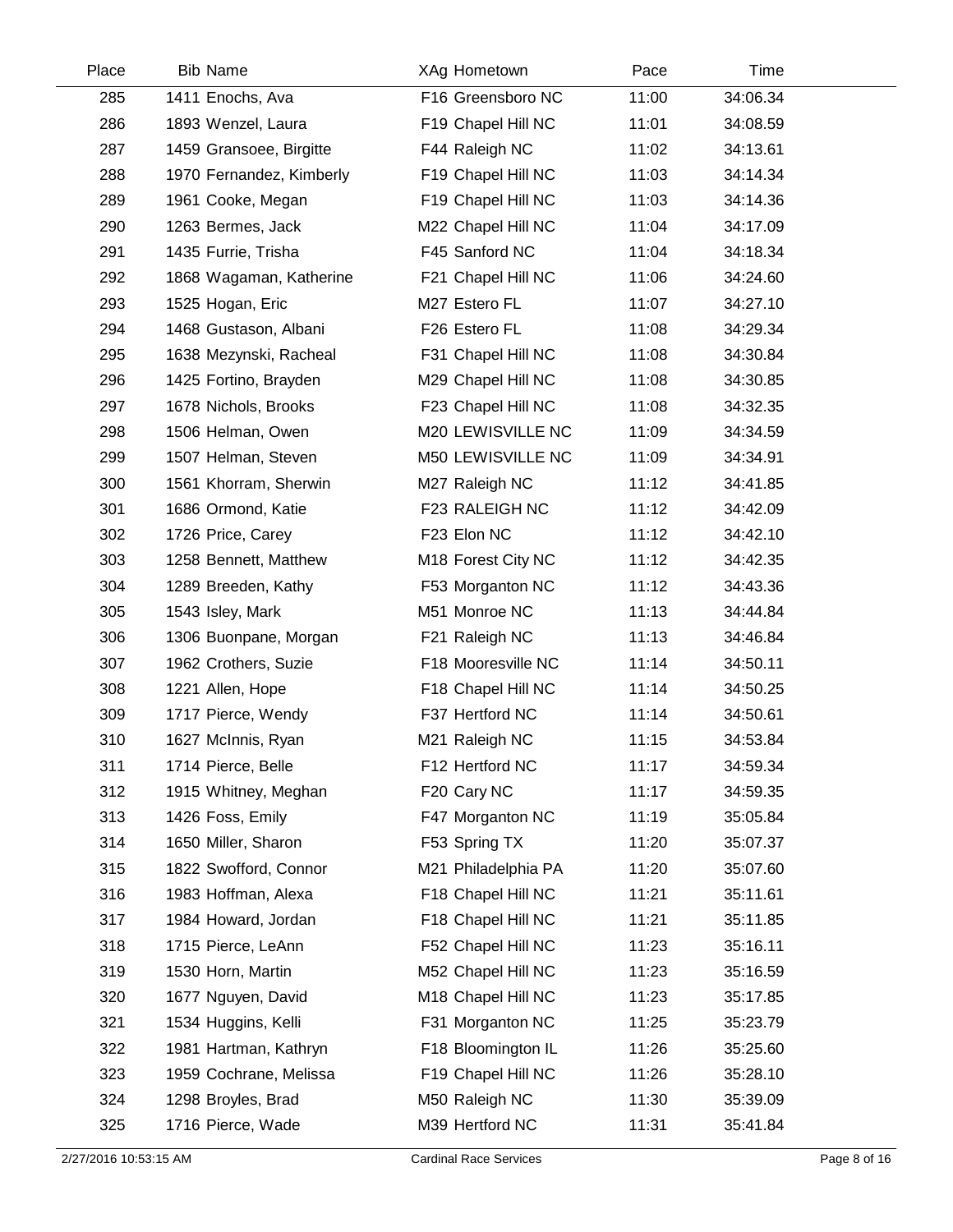| Place | <b>Bib Name</b>                 | XAg Hometown         | Pace  | Time     |  |
|-------|---------------------------------|----------------------|-------|----------|--|
| 326   | 1253 Benfield, Heath            | M50 Reidsville NC    | 11:31 | 35:42.60 |  |
| 327   | 1810 Stein, Gabi                | F18 Chapel Hill NC   | 11:37 | 36:01.63 |  |
| 328   | 1566 Kintner, Alli              | F31 Chapel Hill NC   | 11:38 | 36:02.80 |  |
| 329   | 1236 Arthur, Ashley             | F30 Durham NC        | 11:38 | 36:03.27 |  |
| 330   | 1786 Silvestri, Erica           | F21 Charlotte NC     | 11:39 | 36:06.85 |  |
| 331   | 1917 Wickman, Ali               | F20 Chapel Hill NC   | 11:39 | 36:07.09 |  |
| 332   | 1804 Stancill, Mark             | M20 RALEIGH NC       | 11:40 | 36:10.09 |  |
| 333   | 1760 Ruzzier, Andrew            | M18 WAKE FOREST N    | 11:41 | 36:14.59 |  |
| 334   | 1560 Kennedy, Katie             | F18 Mills River NC   | 11:43 | 36:18.09 |  |
| 335   | 1283 Braccia, Ally              | F18 Chapel Hill NC   | 11:43 | 36:18.34 |  |
| 336   | 1243 Barker, Whitney            | F21 Chapel Hill NC   | 11:47 | 36:32.10 |  |
| 337   | 1538 HURST, HUNTER              | F11 Mooresville NC   | 11:49 | 36:36.59 |  |
| 338   | 1237 Aschieris, Jeff            | M25 Chapel Hill NC   | 11:51 | 36:42.60 |  |
| 339   | 1899 Wheeler, Pete              | M55 Chapel Hill NC   | 11:51 | 36:43.12 |  |
| 340   | 1898 Wheeler, Katie             | F24 Chapel Hill NC   | 11:51 | 36:43.61 |  |
| 341   | 1307 Burdett, Samantha          | F24 Pasadena MD      | 11:51 | 36:44.36 |  |
| 342   | 1811 Stetler, Laura             | F24 York PA          | 11:51 | 36:45.09 |  |
| 343   | 2002 Moody, Stephanie           | F29 Raleigh NC       | 11:52 | 36:47.09 |  |
| 344   | 1801 Sojda, Courtney            | F30 Winston-Salem NC | 11:52 | 36:47.33 |  |
| 345   | 1220 Allen, Hollie              | F36 Apex NC          | 11:54 | 36:54.09 |  |
| 346   | 1377 Dean, Emily                | F22 Selma NC         | 11:57 | 37:01.35 |  |
| 347   | 1539 Hurst, Katie               | F29 Cary NC          | 12:01 | 37:15.62 |  |
| 348   | 1916 Whitworth, Tee             | F21 Carrboro NC      | 12:01 | 37:15.86 |  |
| 349   | 1634 Mcmanus, Lisa              | F27 Chapel Hill NC   | 12:01 | 37:16.09 |  |
| 350   | 1995 McManus, Allison           | F32 Apex NC          | 12:01 | 37:16.10 |  |
| 351   | 1609 Marini, Briana             | F26 Chapel Hill NC   | 12:02 | 37:19.35 |  |
| 352   | 1420 Flynn, Erin                | F18 Chapel Hill NC   | 12:08 | 37:36.84 |  |
| 353   | 1614 Martensen, Shari           | F48 Matthews NC      | 12:13 | 37:52.84 |  |
| 354   | 1613 Martensen, Grant           | M22 Matthews NC      | 12:13 | 37:53.34 |  |
| 355   | 1423 Foote, Rebecca             | F53 Clayton NC       | 12:14 | 37:53.85 |  |
| 356   | 1846 Trexler, Mark              | M50 Cary NC          | 12:14 | 37:54.09 |  |
| 357   | 1405 Englert, Gillian           | F10 Chapel Hill NC   | 12:15 | 37:59.09 |  |
| 358   | 1406 Englert, Pippa             | F40 Chapel Hill NC   | 12:16 | 38:00.59 |  |
| 359   | 1847 Trexler, Suzanne           | F49 Cary NC          | 12:18 | 38:07.60 |  |
| 360   | 1616 Martensen, Trent           | M18 Matthews NC      | 12:19 | 38:11.09 |  |
| 361   | 2049 Towers, Bill               | M81 Chapel Hill NC   | 12:20 | 38:13.34 |  |
| 362   | 1640 Michaud, Cherie            | F27 Chapel Hill NC   | 12:21 | 38:15.84 |  |
| 363   | 1256 Bennett, John Mark         | M54 Forest City NC   | 12:22 | 38:20.10 |  |
| 364   | 1473 Haake, Carol Ann           | F48 Chapel Hill NC   | 12:24 | 38:25.09 |  |
| 365   | 1380 DeHart, Ward               | M10 Raleigh NC       | 12:26 | 38:32.61 |  |
| 366   | 1485 Hamilton, Hayden Elizabeth | F9 CARY NC           | 12:26 | 38:33.27 |  |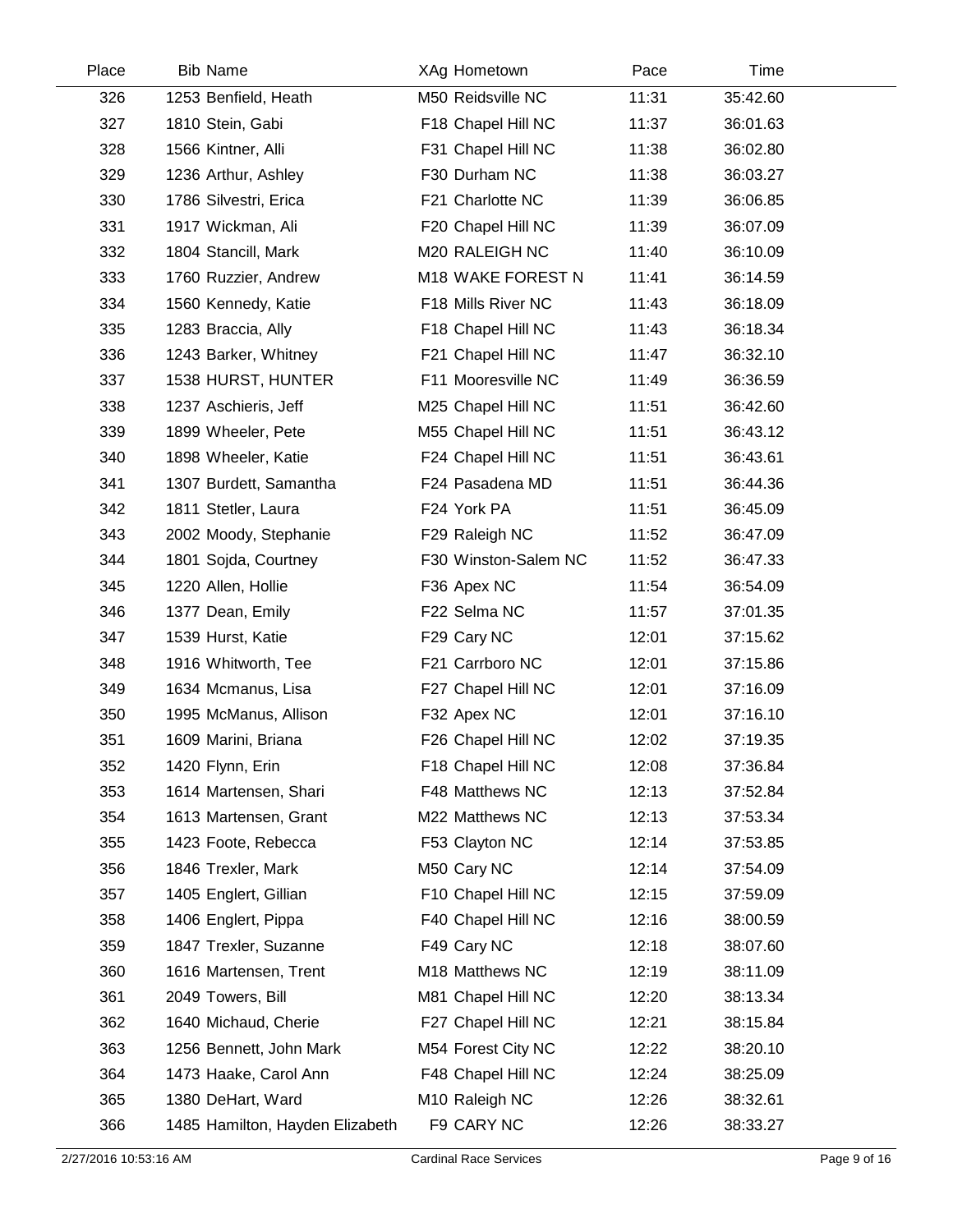| Place | <b>Bib Name</b>         | XAg Hometown          | Pace  | Time     |  |
|-------|-------------------------|-----------------------|-------|----------|--|
| 367   | 1483 Hamilton, Betsy    | F44 CARY NC           | 12:26 | 38:33.61 |  |
| 368   | 1827 Tarallo, Francis   | M56 Braselton GA      | 12:38 | 39:08.61 |  |
| 369   | 1986 Humphrey, Allison  | F21 Raleigh NC        | 12:40 | 39:17.34 |  |
| 370   | 2004 Ortiz, Daniela     | F22 Raleigh NC        | 12:41 | 39:18.60 |  |
| 371   | 2056 Mohamed, Rana      | F21 Chapel Hill NC    | 12:43 | 39:26.60 |  |
| 372   | 2058 Smith, Kaitlyn     | F22 Mocksville NC     | 12:44 | 39:26.85 |  |
| 373   | 1663 Morgan, Jodi       | F45 Shelby NC         | 12:44 | 39:29.35 |  |
| 374   | 1296 Brown, Margaret    | F58 asheboro NC       | 12:46 | 39:35.35 |  |
| 375   | 1672 Nafus, CJ          | M25 Chapel Hill NC    | 12:48 | 39:40.35 |  |
| 376   | 1404 Emmert, Nicole     | F45 Roxboro NC        | 12:52 | 39:53.59 |  |
| 377   | 1489 Hanna, Dena        | F49 DURHAM NC         | 12:52 | 39:53.60 |  |
| 378   | 1225 Allen, Scotty      | M19 Greensboro NC     | 12:53 | 39:56.09 |  |
| 379   | 1881 Walls, Jana        | F49 Matthews NC       | 12:53 | 39:56.35 |  |
| 380   | 1882 Walls, Jeff        | M49 Matthews NC       | 12:53 | 39:56.35 |  |
| 381   | 1477 Halberg, Jennifer  | F29 Matthews NC       | 12:53 | 39:57.36 |  |
| 382   | 1985 Huang, Herman      | M49 Raleigh NC        | 12:54 | 39:59.59 |  |
| 383   | 2060 Grady, Elizabeth   | F20 Chapel Hill NC    | 12:55 | 40:01.10 |  |
| 384   | 1407 English, Elle      | F22 Chapel Hill NC    | 12:56 | 40:04.10 |  |
| 385   | 1408 English, Lisa      | F55 Chapel Hill NC    | 12:56 | 40:04.84 |  |
| 386   | 1532 Howard, Morgan     | F20 Harrisburg NC     | 12:57 | 40:08.10 |  |
| 387   | 1818 Strauss, Marigny   | F19 Greenwood Village | 12:58 | 40:11.36 |  |
| 388   | 1615 Martensen, Todd    | M48 Matthews NC       | 12:58 | 40:11.85 |  |
| 389   | 1572 Kiser, Erma        | F58 asheboro NC       | 12:59 | 40:15.11 |  |
| 390   | 1698 Parks, Marcia      | F60 asheboro NC       | 13:00 | 40:18.85 |  |
| 391   | 1303 Buie, Angell       | F31 laurinburg NC     | 13:01 | 40:22.10 |  |
| 392   | 1729 Price, Tim         | M50 Elon NC           | 13:02 | 40:23.85 |  |
| 393   | 1457 Gooding, Madeline  | F21 Chapel Hill NC    | 13:03 | 40:26.59 |  |
| 394   | 1294 Brown, Jody        | M46 State Road NC     | 13:03 | 40:27.82 |  |
| 395   | 1674 Nearby, Allie      | F21 Chapel Hill NC    | 13:04 | 40:28.85 |  |
| 396   | 1943 Adams, Marilyn     | F31 DURHAM NC         | 13:15 | 41:05.34 |  |
| 397   | 1950 Beaver, Joshua     | M35 DURHAM NC         | 13:16 | 41:07.84 |  |
| 398   | 1215 Alam, Amy          | F21 Carrboro NC       | 13:17 | 41:09.85 |  |
| 399   | 1600 Lussier, Susan     | F50 East Islip NY     | 13:26 | 41:40.09 |  |
| 400   | 1393 Eason, Steve       | M60 Durham NC         | 13:27 | 41:43.09 |  |
| 401   | 1252 Benfield, Claudia  | F16 Reidsville NC     | 13:29 | 41:48.36 |  |
| 402   | 1857 Underwood, Allyson | F21 Reidsville NC     | 13:29 | 41:48.61 |  |
| 403   | 1297 Brown, Tammy       | F48 State Road NC     | 13:31 | 41:54.59 |  |
| 404   | 1456 Goldstein, Daniel  | M21 Chapel Hill NC    | 13:38 | 42:17.34 |  |
| 405   | 1531 Horn, Samantha     | F20 Chapel Hill NC    | 13:39 | 42:17.59 |  |
| 406   | 1293 Brown, Bunny       | F56 Chapel Hill NC    | 13:39 | 42:18.34 |  |
| 407   | 1533 Huber, Kirsten     | F52 Farmville VA      | 13:40 | 42:22.11 |  |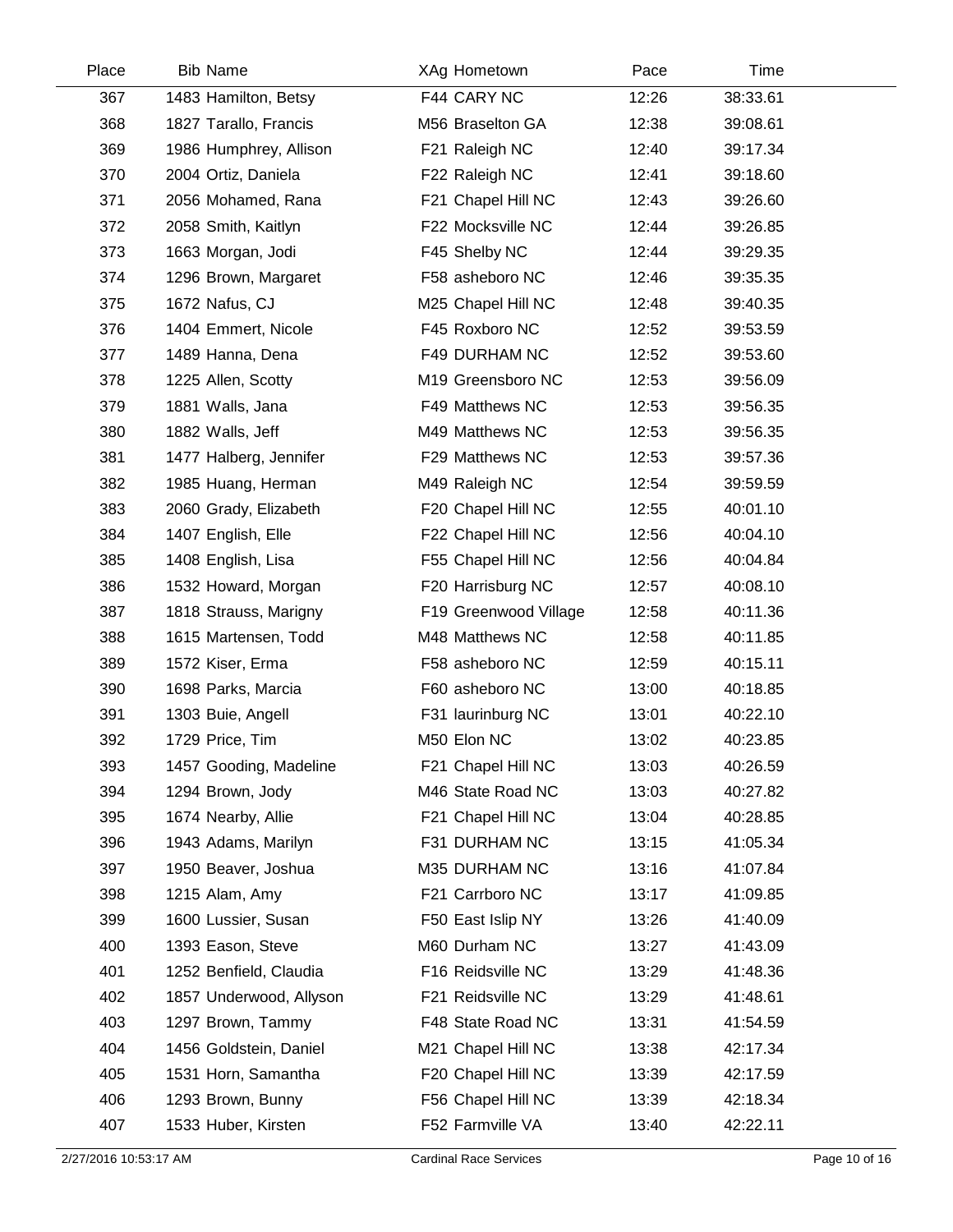| Place | <b>Bib Name</b>            | XAg Hometown            | Pace  | Time     |
|-------|----------------------------|-------------------------|-------|----------|
| 408   | 1364 Crump, Donna          | F58 RALEIGH NC          | 13:42 | 42:27.59 |
| 409   | 1365 Crump, Thomas         | M58 RALEIGH NC          | 13:43 | 42:29.85 |
| 410   | 1295 Brown, Kaylee         | F22 Chapel Hill NC      | 13:48 | 42:47.60 |
| 411   | 1951 Billings, Tyler       | M23 Ronda NC            | 13:48 | 42:48.10 |
| 412   | 1450 Gauger Sr, William    | M78 Morrisville NC      | 14:00 | 43:24.84 |
| 413   | 2047 Stockman, Samantha    | F40 Chapel Hill NC      | 14:02 | 43:29.84 |
| 414   | 1524 Hoffmann, Jennifer    | F43 Apex NC             | 14:02 | 43:30.09 |
| 415   | 1619 Mason, Ava            | F9 Mooresville NC       | 14:04 | 43:35.59 |
| 416   | 1635 Medlin, Allyson       | F16 New Bern NC         | 14:04 | 43:35.84 |
| 417   | 1834 Thielemann, Kurt      | M53 Cornelius NC        | 14:06 | 43:41.84 |
| 418   | 1992 Landoni, Elisa        | F25 Chapel Hill NC      | 14:09 | 43:53.11 |
| 419   | 1967 Errico, Katie         | F29 Chapel Hill NC      | 14:10 | 43:53.84 |
| 420   | 1956 Chen, Yuhui           | F26 Carrboro NC         | 14:10 | 43:54.34 |
| 421   | 1771 Scheffer, Jeff        | M60 Greensboro NC       | 14:14 | 44:06.34 |
| 422   | 1443 Gardner, Haley        | F18 Raleigh NC          | 14:22 | 44:32.10 |
| 423   | 1445 Gardner, Nancy        | F53 Raleigh NC          | 14:22 | 44:32.34 |
| 424   | 1387 Dunovant, Jaydan      | M9 Eden NC              | 14:26 | 44:44.11 |
| 425   | 1585 Lasher, Meggie        | F23 Chapel Hill NC      | 14:30 | 44:58.10 |
| 426   | 1584 Lasher, Kate          | F23 Chapel Hill NC      | 14:31 | 44:58.84 |
| 427   | 1287 Bray, Cristiana       | F20 Chapel Hill NC      | 14:35 | 45:12.34 |
| 428   | 1929 Yates, Morgan         | F21 Chapel Hill NC      | 14:35 | 45:13.61 |
| 429   | 1851 Turner, Jeff          | M46 Winston Salem NC    | 14:38 | 45:22.09 |
| 430   | 1224 Allen, Mason          | M21 Chapel Hill NC      | 14:46 | 45:46.61 |
| 431   | 1921 Woodruff, Annie       | F32 Pinehurst NC        | 14:50 | 46:00.34 |
| 432   | 1384 Driscoll, Jessica     | F26 Cary NC             | 14:52 | 46:06.34 |
| 433   | 1389 Dunovant, Toni        | F34 Eden NC             | 14:53 | 46:08.09 |
| 434   | 1388 Dunovant, Reece       | M5 Eden NC              | 14:53 | 46:08.11 |
| 435   | 1798 Smith, Ray            | M62 Levittown PA        | 15:15 | 47:16.34 |
| 436   | 1557 Jones, Michael        | M57 York PA             | 15:15 | 47:16.84 |
| 437   | 1725 Prah, Adam            | M20 Chapel Hill NC      | 15:18 | 47:27.10 |
| 438   | 1255 Benfield, Monica      | F47 Reidsville NC       | 15:18 | 47:27.12 |
| 439   | 1802 Spruill, Jalen        | M19 Chapel Hill NC      | 15:19 | 47:28.34 |
| 440   | 1710 Pichirallo, Ann Marie | F22 Fort Mill SC        | 15:23 | 47:40.34 |
| 441   | 1888 Weber, Allie          | F22 Woodland Hills CA   | 15:23 | 47:42.09 |
| 442   | 1347 Cook, Nathan          | M24 Raleigh NC          | 15:24 | 47:43.84 |
| 443   | 1815 Stone, Philip         | M <sub>18</sub> Cary NC | 15:31 | 48:05.59 |
| 444   | 1594 Li, Judy              | F17 Cary NC             | 15:31 | 48:05.59 |
| 445   | 1636 Medlin, Jeff          | M47 New Bern NC         | 15:31 | 48:07.59 |
| 446   | 1565 King, Julia           | F15 Chapel Hill NC      | 15:32 | 48:10.61 |
| 447   | 1940 Ziogas, Chris         | M19 Chapel Hill NC      | 15:32 | 48:10.61 |
| 448   | 1333 Chen, Maggie          | F43 Cary NC             | 15:34 | 48:14.84 |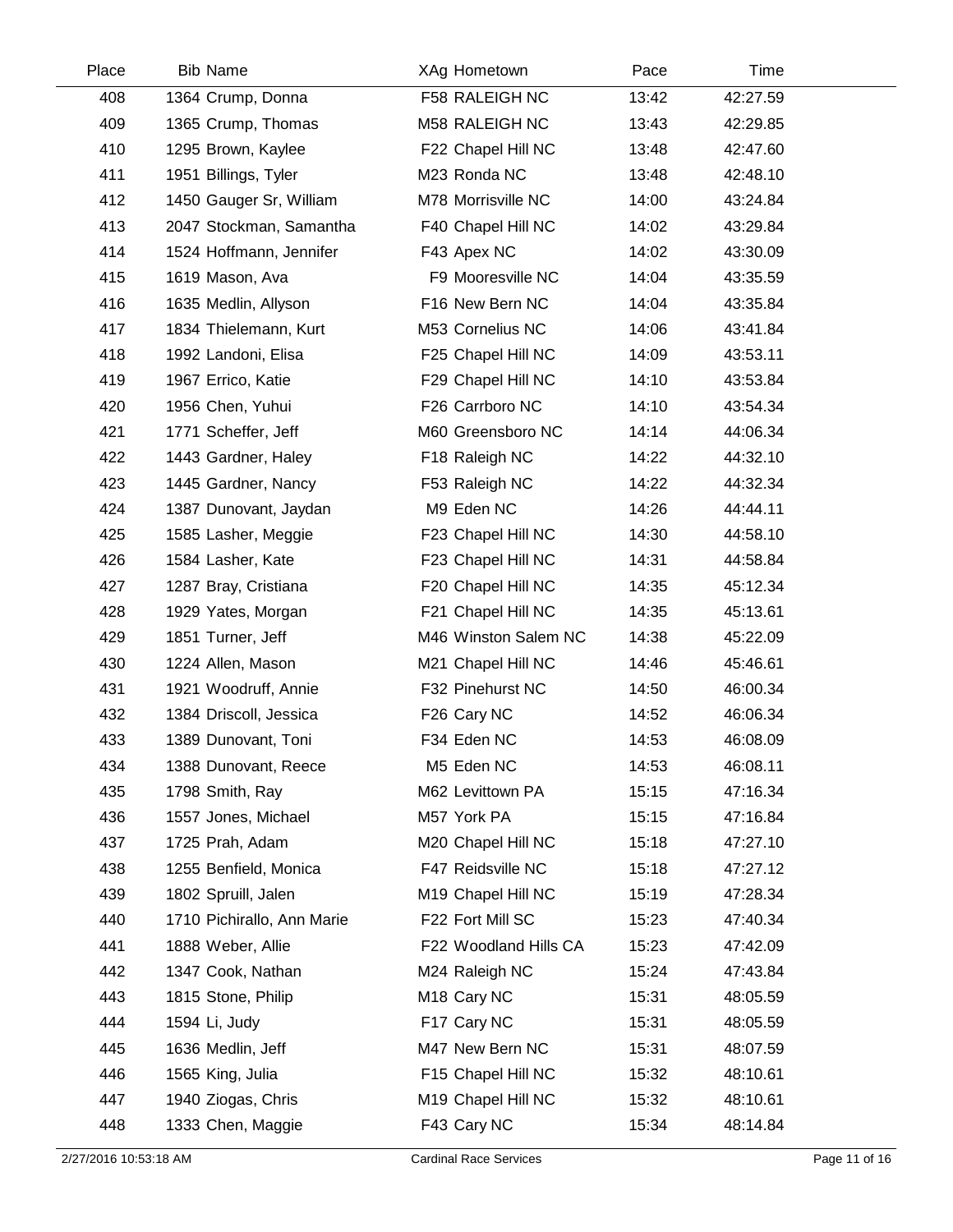| Place | <b>Bib Name</b>          | XAg Hometown         | Pace  | Time     |  |
|-------|--------------------------|----------------------|-------|----------|--|
| 449   | 2037 Jones, Sarah        | F28 Chapel Hill NC   | 15:35 | 48:17.10 |  |
| 450   | 1637 Medlin, Jennifer    | F48 New Bern NC      | 15:42 | 48:41.35 |  |
| 451   | 2053 Ayers, Sharon       | F64 Cary NC          | 15:44 | 48:47.69 |  |
| 452   | 1416 FARROW, LUCINDA     | F15 Chapel Hill NC   | 15:53 | 49:13.85 |  |
| 453   | 1806 Stancill, Susan     | F53 RALEIGH NC       | 15:53 | 49:14.10 |  |
| 454   | 1805 Stancill, Robert    | M53 RALEIGH NC       | 15:54 | 49:16.34 |  |
| 455   | 1902 Whitby Jr, Ray      | M53 New Bern NC      | 16:00 | 49:36.59 |  |
| 456   | 1758 Ruel, Laura         | F53 Chapel Hill NC   | 16:02 | 49:43.35 |  |
| 457   | 1400 Ellis, Michael      | M69 Greensboro NC    | 16:03 | 49:44.59 |  |
| 458   | 1399 Ellis, Cindy        | F56 Greensboro NC    | 16:03 | 49:44.59 |  |
| 459   | 1721 Pinon, David        | M54 Summerfield NC   | 16:14 | 50:18.59 |  |
| 460   | 1720 Pinon, Anastasia    | F18 Summerfield NC   | 16:14 | 50:18.61 |  |
| 461   | 1653 Misra, Stephen      | M55 Arlington VA     | 16:16 | 50:25.61 |  |
| 462   | 1652 Misra, David        | M18 Arlington VA     | 16:16 | 50:25.86 |  |
| 463   | 1796 Smith, Katy         | F23 Fayetteville NC  | 16:20 | 50:38.13 |  |
| 464   | 1304 Bullard, Taylor     | F18 Fayetteville NC  | 16:20 | 50:38.51 |  |
| 465   | 1651 Misra, Barbara      | F56 Arlington VA     | 16:21 | 50:41.61 |  |
| 466   | 1620 Matthew, Thomas     | M19 cramerton NC     | 16:22 | 50:43.60 |  |
| 467   | 1832 Terraciano, Grace   | F19 Chapel Hill NC   | 16:22 | 50:43.84 |  |
| 468   | 1497 Hastings, Bailey    | F21 Jacksonville NC  | 16:32 | 51:14.85 |  |
| 469   | 1467 Grosskopf, Eleni    | F22 Jacksonville NC  | 16:32 | 51:15.10 |  |
| 470   | 1794 Smith, Connie       | F46 Fayetteville NC  | 16:33 | 51:17.10 |  |
| 471   | 1501 Hayes, Makayla      | F17 stanley NC       | 16:37 | 51:32.10 |  |
| 472   | 1500 Hayes, Christina    | F42 stanley NC       | 16:38 | 51:32.36 |  |
| 473   | 1517 Hill, Mirren        | F17 CARY NC          | 16:40 | 51:38.59 |  |
| 474   | 1516 Hill, Jeannette     | F53 CARY NC          | 16:40 | 51:39.10 |  |
| 475   | 1853 Turner, Wendy       | F46 Winston Salem NC | 16:53 | 52:21.60 |  |
| 476   | 1852 Turner, Kristen     | F21 Winston Salem NC | 16:53 | 52:21.84 |  |
| 477   | 1504 Hazelton, Kirke     | F44 WAKE FOREST N    | 16:59 | 52:38.84 |  |
| 478   | 1503 Hazelton, Chris     | M45 WAKE FOREST N    | 16:59 | 52:39.35 |  |
| 479   | 1346 Conrad, Stephanie   | F51 Huntersville NC  | 16:59 | 52:39.84 |  |
| 480   | 1528 Hollis, Judi        | F46 Huntersville NC  | 16:59 | 52:40.09 |  |
| 481   | 1731 Pullen, Paige       | F33 laurinburg NC    | 17:00 | 52:41.85 |  |
| 482   | 1279 Bolick, Justice     | F21 Chapel Hill NC   | 17:02 | 52:49.11 |  |
| 483   | 1599 Lovin, Sandra       | F50 Rockingham NC    | 17:02 | 52:49.11 |  |
| 484   | 1809 Staton, Tony        | M57 Horse Shoe NC    | 17:02 | 52:49.35 |  |
| 485   | 1807 Staton, Jamie       | F46 Horse Shoe NC    | 17:03 | 52:50.09 |  |
| 486   | 1699 Parrish, Alisha     | F25 Rockingham NC    | 17:04 | 52:53.60 |  |
| 487   | 1368 Cunningham, Rose    | F58 Cary NC          | 17:09 | 53:09.84 |  |
| 488   | 1250 Beck, Michael       | M64 Chapel Hill NC   | 17:12 | 53:20.10 |  |
| 489   | 1947 Balakrishnan, Banou | F42 Chapel Hill NC   | 17:21 | 53:48.61 |  |
|       |                          |                      |       |          |  |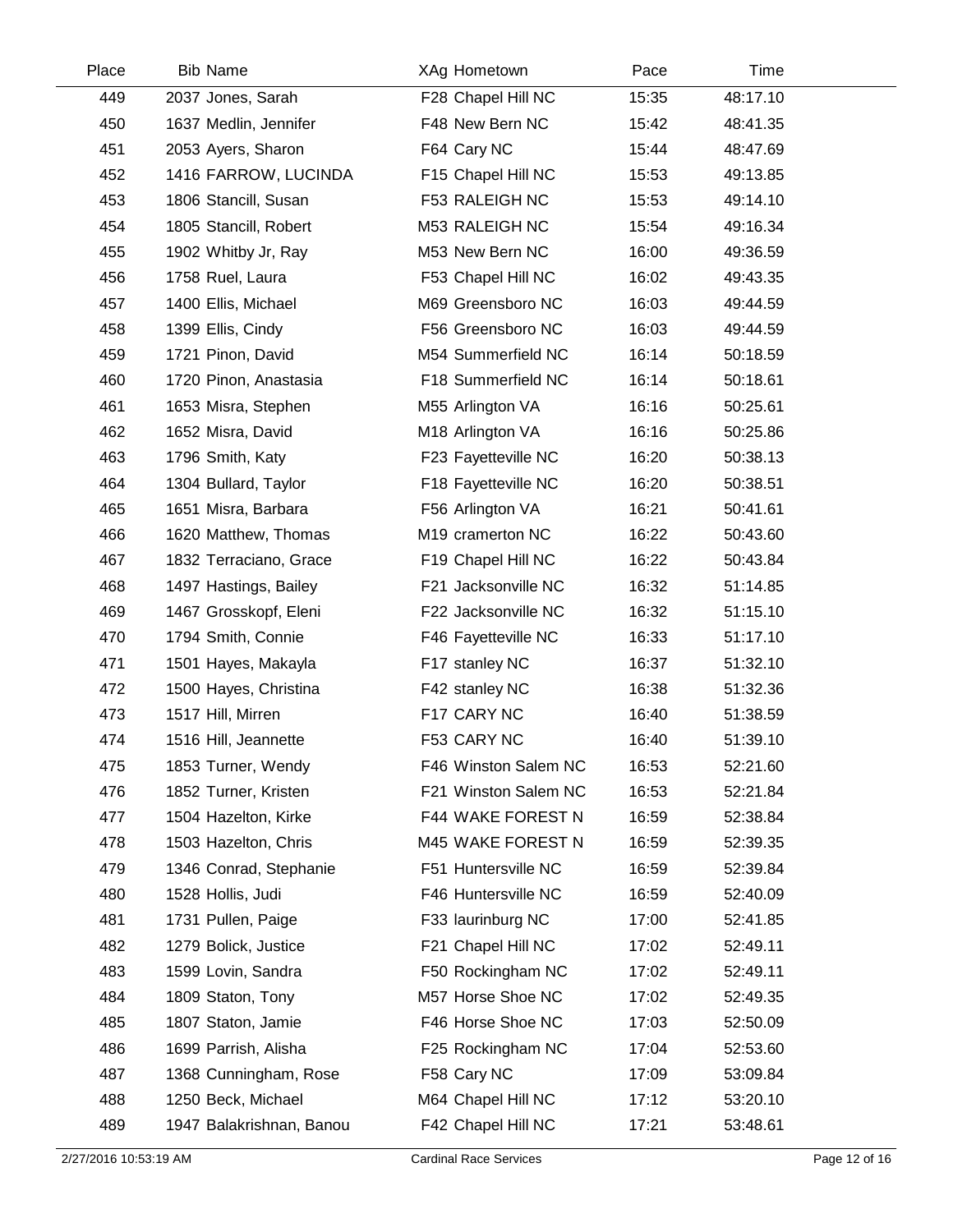| Place | <b>Bib Name</b>            | XAg Hometown               | Pace  | Time     |  |
|-------|----------------------------|----------------------------|-------|----------|--|
| 490   | 2007 Ramasamy, Ramalakshmi | F33 Chapel Hill NC         | 17:22 | 53:48.86 |  |
| 491   | 1773 Scherer, Susan        | F47 Charlotte NC           | 17:25 | 53:59.59 |  |
| 492   | 1936 Zhang, Rick           | M <sub>16</sub> Cary NC    | 17:44 | 54:58.85 |  |
| 493   | 1824 Tam, Brian            | M <sub>18</sub> Cary NC    | 17:44 | 54:59.84 |  |
| 494   | 1505 Hedgepeth, Suzanne    | F50 Raleigh NC             | 17:49 | 55:12.61 |  |
| 495   | 1982 Hedgepeth, Parker     | M <sub>19</sub> Raleigh NC | 17:49 | 55:14.59 |  |
| 496   | 1305 Buonpane, Aprel       | F55 Raleigh NC             | 17:49 | 55:14.60 |  |
| 497   | 1931 Young, Pam            | F47 Winston-Salem NC       | 17:57 | 55:38.09 |  |
| 498   | 1930 Young, Jordan         | F18 Winston-Salem NC       | 17:57 | 55:38.34 |  |
| 499   | 1348 Cook, Richard         | M47 Winston-Salem NC       | 17:57 | 55:38.59 |  |
| 500   | 1254 Benfield, Linda       | F71 Reidsville NC          | 17:59 | 55:45.10 |  |
| 501   | 1379 DeHart, Loring        | F12 Raleigh NC             | 18:01 | 55:51.84 |  |
| 502   | 1378 DeHart, Ana           | F43 Raleigh NC             | 18:01 | 55:52.60 |  |
| 503   | 1535 Hunter, Dwight        | M65 Waxhaw NC              | 18:01 | 55:52.61 |  |
| 504   | 1536 Hunter, Julie         | F51 Waxhaw NC              | 18:02 | 55:53.10 |  |
| 505   | 1484 Hamilton, David       | M47 CARY NC                | 18:02 | 55:54.34 |  |
| 506   | 1318 Cannady, Harris       | M15 Garner NC              | 18:03 | 55:56.34 |  |
| 507   | 1317 Cannady, Alexis       | F20 Garner NC              | 18:03 | 55:57.34 |  |
| 508   | 1343 Condrey, Staci        | F47 Concord NC             | 18:05 | 56:02.60 |  |
| 509   | 1342 Condrey, Caroline     | F14 Concord NC             | 18:05 | 56:03.84 |  |
| 510   | 1877 Wallner, KATE         | F53 greensboro NC          | 18:07 | 56:08.59 |  |
| 511   | 1862 Vinston, Sherri       | F45 New Bern NC            | 18:07 | 56:09.36 |  |
| 512   | 1596 Lin-Kuhn, Margaret    | F39 Apex NC                | 18:07 | 56:09.36 |  |
| 513   | 1900 Whitby, Eileen        | F48 New Bern NC            | 18:07 | 56:10.10 |  |
| 514   | 1861 Vinston, Kenny        | M42 New Bern NC            | 18:07 | 56:10.34 |  |
| 515   | 1901 Whitby, Kristen       | F18 New Bern NC            | 18:07 | 56:10.60 |  |
| 516   | 1578 Kuhn, James           | M43 Apex NC                | 18:08 | 56:13.34 |  |
| 517   | 1887 Wauthier, Eliane      | F59 Chapel Hill NC         | 18:12 | 56:26.61 |  |
| 518   | 1581 Lalor, William        | M46 DURHAM NC              | 18:14 | 56:32.59 |  |
| 519   | 1630 McIrvine, Terri       | F50 Raleigh NC             | 18:15 | 56:33.10 |  |
| 520   | 1629 McIrvine, Stuart      | M49 Raleigh NC             | 18:15 | 56:33.84 |  |
| 521   | 1649 Miller, Matt          | M53 Chapel Hill NC         | 18:16 | 56:38.34 |  |
| 522   | 2020 Cowell, Keith         | M54 New Bern NC            | 18:17 | 56:41.85 |  |
| 523   | 1958 Christiansen, Jill    | F60 Greensboro NC          | 18:22 | 56:55.09 |  |
| 524   | 2046 Rose, Carol           | F56 Shelby NC              | 18:22 | 56:56.59 |  |
| 525   | 2021 Cowell, Katlyn        | F24 New Bern NC            | 18:24 | 57:02.84 |  |
| 526   | 1843 Trayner, Brenda       | F53 Tampa FL               | 18:24 | 57:03.35 |  |
| 527   | 1390 Duszynski, Kathy      | F55 Pittsboro NC           | 18:25 | 57:04.35 |  |
| 528   | 2022 Cowell, Gloria        | F55 New Bern NC            | 18:25 | 57:05.85 |  |
| 529   | 1537 HURST, BRAD           | M43 Mooresville NC         | 18:30 | 57:22.34 |  |
| 530   | 1812 Still, Angela         | F51 Greenville NC          | 18:32 | 57:26.09 |  |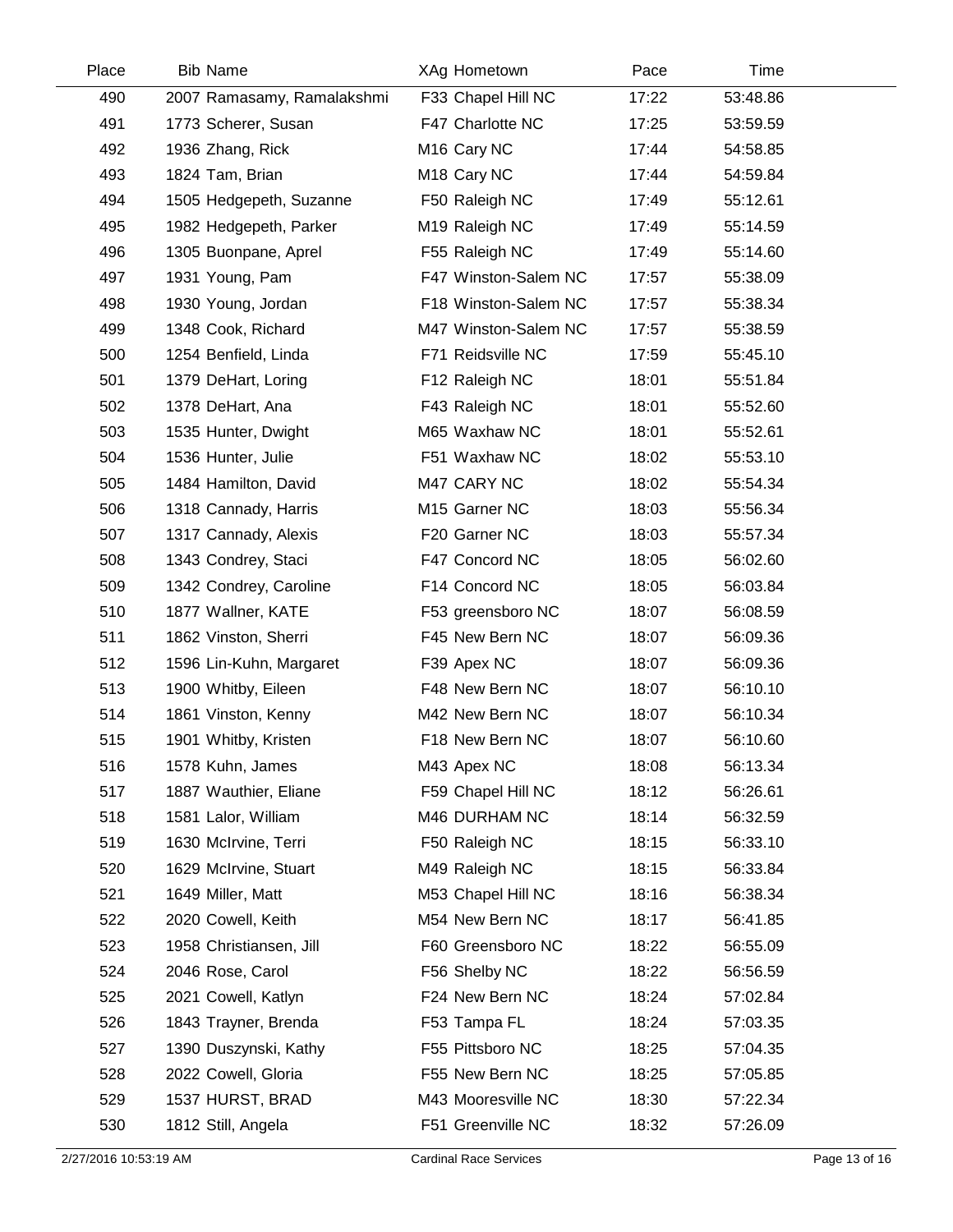| Place | <b>Bib Name</b>                | XAg Hometown         | Pace  | Time        |  |
|-------|--------------------------------|----------------------|-------|-------------|--|
| 531   | 1813 Still, Robert             | M52 Greenville NC    | 18:32 | 57:27.85    |  |
| 532   | 1315 Callaway, Kimberly        | F46 Mooresville NC   | 18:34 | 57:32.85    |  |
| 533   | 1257 Bennett, June             | F53 Forest City NC   | 18:34 | 57:34.12    |  |
| 534   | 1730 Pritts, Alex              | M20 WAKE FOREST N    | 18:35 | 57:35.10    |  |
| 535   | 2063 Grady, Ruffin             | M60 Greensboro NC    | 18:40 | 57:52.59    |  |
| 536   | 2062 Grady, Wanda              | F58 Greensboro NC    | 18:40 | 57:52.85    |  |
| 537   | 1479 Hall, Meredith            | F19 Jamestown NC     | 18:44 | 58:05.85    |  |
| 538   | 1214 Adler, Danielle           | F20 Chapel Hill NC   | 18:45 | 58:06.09    |  |
| 539   | 1754 Roethling, Meredith       | F19 Chapel Hill NC   | 18:45 | 58:06.61    |  |
| 540   | 2010 Roethling, Katherine      | F21 Chapel Hill NC   | 18:45 | 58:07.34    |  |
| 541   | 1470 Gustason, Hadley          | F19 Estero FL        | 18:46 | 58:11.35    |  |
| 542   | 1471 Gustason, Patricia        | F50 Estero FL        | 18:46 | 58:11.85    |  |
| 543   | 1782 Shotwell, Kim             | F50 Fort Myers FL    | 18:47 | 58:12.35    |  |
| 544   | 1696 Pappas, Angela            | F52 Greensboro NC    | 18:47 | 58:13.61    |  |
| 545   | 2055 Ayers, Alan               | M63 Cary NC          | 18:48 | 58:15.60    |  |
| 546   | 1469 Gustason, David           | M58 Estero FL        | 18:48 | 58:16.84    |  |
| 547   | 1784 Shotwell, Scott           | M57 Fort Myers FL    | 18:48 | 58:17.10    |  |
| 548   | 2013 Thurber, Sarah            | F47 Davidson NC      | 18:50 | 58:24.11    |  |
| 549   | 1608 Marder, Lynn              | F52 Charlotte NC     | 18:50 | 58:24.36    |  |
| 550   | 2008 Restrepo-Gartner, Claudia | F48 Charlotte NC     | 18:51 | 58:25.11    |  |
| 551   | 1768 Schaefer, Kelley          | F54 Jamestown NC     | 18:53 | 58:31.84    |  |
| 552   | 1763 Sankar, Sahana            | F23 Cary NC          | 18:56 | 58:41.10    |  |
| 553   | 1223 Allen, Logan              | M21 Cary NC          | 18:56 | 58:41.60    |  |
| 554   | 1564 King, Jatana              | F53 Elon NC          | 18:58 | 58:48.60    |  |
| 555   | 1728 Price, Michele            | F49 Elon NC          | 18:58 | 58:48.85    |  |
| 556   | 1939 Zhao, Shan An             | F48 Cary NC          | 19:00 | 58:53.34    |  |
| 557   | 1332 Chen, Annie               | F44 Cary NC          | 19:07 | 59:16.34    |  |
| 558   | 2052 Fekrat, Sharon            | F50 Chapel Hill NC   | 19:10 | 59:23.61    |  |
| 559   | 1422 Folz, Emily               | F53 Louisville KY    | 19:10 | 59:24.85    |  |
| 560   | 1363 Crowder, Cameron          | F25 Raleigh NC       | 19:12 | 59:31.86    |  |
| 561   | 1705 Perry, Morgan             | F24 Raleigh NC       | 19:12 | 59:32.35    |  |
| 562   | 1764 Sarella, Lynne            | F63 Raleigh NC       | 19:13 | 59:32.85    |  |
| 563   | 1265 Bettinsoli, Celia         | F21 Chapel Hill NC   | 19:14 | 59:37.35    |  |
| 564   | 1266 Bettinsoli, Wynn          | F48 Raleigh NC       | 19:14 | 59:38.09    |  |
| 565   | 1711 Pichirallo, Anthony       | M20 Fort Mill SC     | 19:21 | 59:59.60    |  |
| 566   | 1712 Pichirallo, Tony          | M57 Fort Mill SC     | 19:21 | 01:00:00.60 |  |
| 567   | 1232 Anderson, Allison         | F50 Richmond VA      | 19:24 | 01:00:09.59 |  |
| 568   | 1934 Zeitany, Marsha           | F53 Winston-Salem NC | 19:26 | 01:00:13.36 |  |
| 569   | 1446 Gardner, Nelson           | M58 Mt. Airy NC      | 19:26 | 01:00:14.59 |  |
| 570   | 1447 Gardner, Sarah            | F51 Mt. Airy NC      | 19:26 | 01:00:14.86 |  |
| 571   | 1933 Zeitany, Alex             | F26 Charlotte NC     | 19:27 | 01:00:17.60 |  |
|       |                                |                      |       |             |  |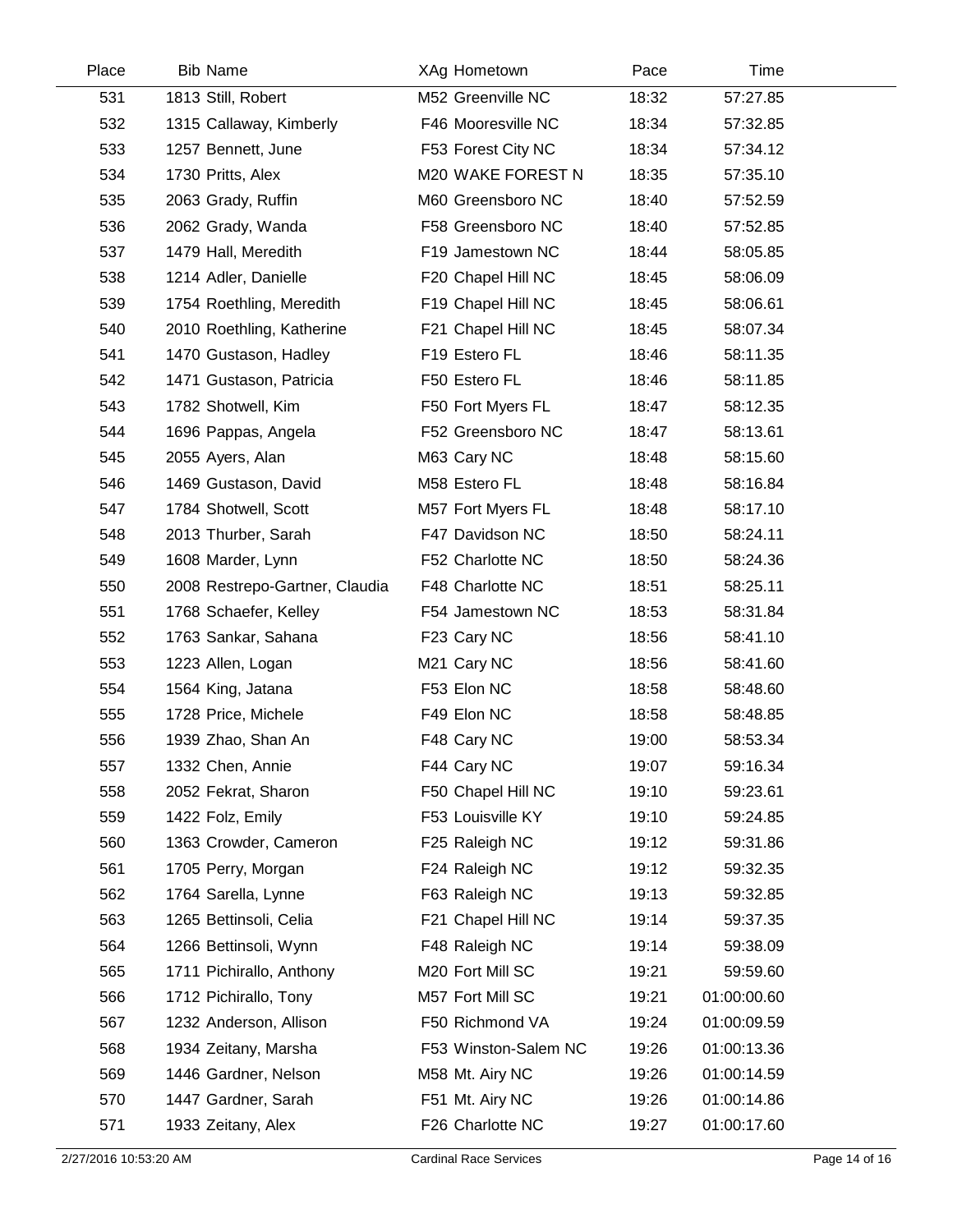| Place | <b>Bib Name</b>         | XAg Hometown          | Pace  | Time        |  |
|-------|-------------------------|-----------------------|-------|-------------|--|
| 572   | 1676 Newman, Cameron    | F17 Charlotte NC      | 19:27 | 01:00:17.85 |  |
| 573   | 1353 Cornell, Tom       | M48 Charlotte NC      | 19:27 | 01:00:18.84 |  |
| 574   | 1352 Cornell, Josh      | M19 Charlotte NC      | 19:27 | 01:00:19.09 |  |
| 575   | 1739 Raphael, Alicia    | F25 Raleigh NC        | 19:28 | 01:00:20.34 |  |
| 576   | 1579 Kury, Kaitlin      | F24 Mechanicsville VA | 19:28 | 01:00:20.60 |  |
| 577   | 1871 Walker, Rachael    | F21 Chapel Hill NC    | 19:28 | 01:00:21.59 |  |
| 578   | 1869 Walker, Christy    | F52 Cornelius NC      | 19:28 | 01:00:22.10 |  |
| 579   | 1360 Cowne, Julie       | F45 Ormond Beach FL   | 19:29 | 01:00:23.34 |  |
| 580   | 1873 Walker, Wayne      | M58 Ormond Beach FL   | 19:29 | 01:00:24.85 |  |
| 581   | 1825 Tam, Freda         | F55 Cary NC           | 19:30 | 01:00:27.10 |  |
| 582   | 1351 Cornell, Corlie    | F49 Charlotte NC      | 19:33 | 01:00:35.34 |  |
| 583   | 1890 Weber, Lesa        | F52 Woodland Hills CA | 19:33 | 01:00:35.59 |  |
| 584   | 1889 Weber, Jeff        | M52 Woodland Hills CA | 19:33 | 01:00:35.59 |  |
| 585   | 1441 Gallo, Marla       | F52 Davie FL          | 19:33 | 01:00:37.59 |  |
| 586   | 1799 Smith, Ryan        | M20 Chapel Hill NC    | 19:33 | 01:00:37.59 |  |
| 587   | 1797 Smith, Monica      | F49 Charlotte NC      | 19:34 | 01:00:38.59 |  |
| 588   | 1607 Marder, Alanna     | F16 Charlotte NC      | 19:34 | 01:00:38.61 |  |
| 589   | 1792 Smith, Bailie      | F18 Charlotte NC      | 19:34 | 01:00:38.84 |  |
| 590   | 1458 Goyer, Katlyn      | F16 Charlotte NC      | 19:34 | 01:00:39.12 |  |
| 591   | 1703 Patel, Maya        | F16 Charlotte NC      | 19:34 | 01:00:40.59 |  |
| 592   | 1374 Daugherty, Alex    | F16 Charlotte NC      | 19:34 | 01:00:40.61 |  |
| 593   | 1227 Altman, David      | M68 Beaufort NC       | 19:37 | 01:00:49.61 |  |
| 594   | 1231 Altman, Samuel     | M22 Beaufort NC       | 19:37 | 01:00:50.10 |  |
| 595   | 1856 Umstead, Pamela    | F55 Cary NC           | 19:43 | 01:01:05.85 |  |
| 596   | 1669 Murray, Sarah      | F53 Charlotte NC      | 19:43 | 01:01:05.86 |  |
| 597   | 1622 Maynard, Lisa      | F53 Carolina Beach NC | 19:43 | 01:01:06.10 |  |
| 598   | 1854 Umstead, Jennifer  | F22 Chapel Hill NC    | 19:43 | 01:01:06.35 |  |
| 599   | 1590 Leon, Ed           | M58 Cary NC           | 19:43 | 01:01:06.36 |  |
| 600   | 1591 Leon, Kim          | F59 Cary NC           | 19:43 | 01:01:07.84 |  |
| 601   | 1955 Calvin, Mindy      | F58 Greensboro NC     | 19:45 | 01:01:14.10 |  |
| 602   | 1954 Calvin, Bill       | M60 Greensboro NC     | 19:46 | 01:01:15.34 |  |
| 603   | 1966 Engstrom, Julianna | F13 Greensboro NC     | 19:46 | 01:01:16.09 |  |
| 604   | 2003 Oakley, Nancy      | F49 Greensboro NC     | 19:46 | 01:01:18.10 |  |
| 605   | 1819 Sugerik, Jennifer  | F49 Wilmington NC     | 19:47 | 01:01:18.59 |  |
| 606   | 1820 Sugerik, Marty     | M49 Wilmington NC     | 19:47 | 01:01:19.35 |  |
| 607   | 1442 Gallo, Ysabella    | F17 Davie FL          | 19:56 | 01:01:48.59 |  |
| 608   | 1309 Burgess, Laura     | F21 Chapel Hill NC    | 19:58 | 01:01:53.84 |  |
| 609   | 1373 Daly, Niland       | M23 Atlanta GA        | 19:58 | 01:01:53.84 |  |
| 610   | 1749 Roberts, Hamilton  | F30 Durham NC         | 20:00 | 01:01:59.59 |  |
| 611   | 1661 Morgan, Grady      | M14 Shelby NC         | 20:05 | 01:02:15.35 |  |
| 612   | 1660 Morgan, Emily      | F22 Shelby NC         | 20:05 | 01:02:16.60 |  |